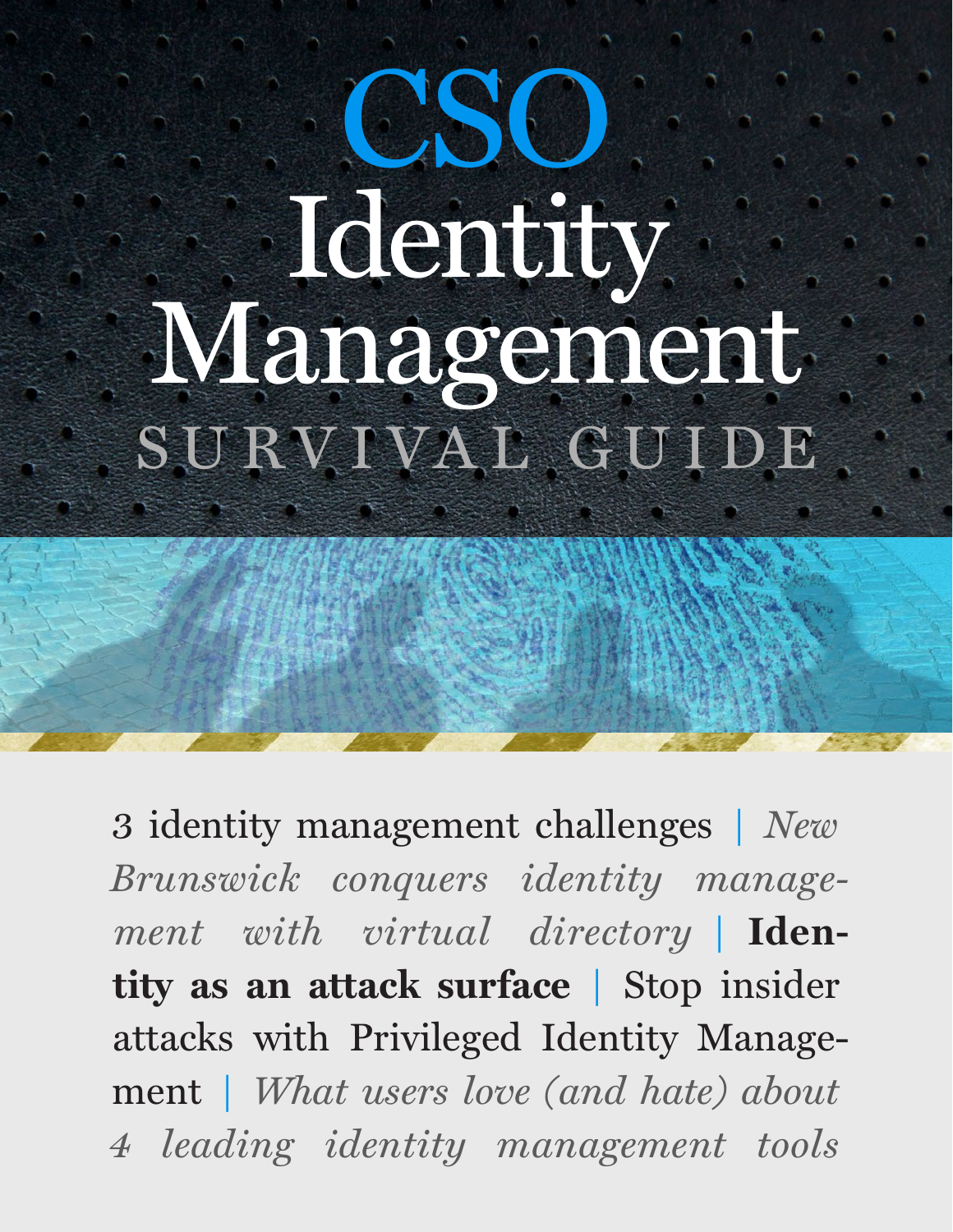# <span id="page-1-0"></span>The identity imperative

dentity management, as Gartner defines<br>it, is the "security discipline that enables<br>the right individuals to access the right<br>resources at the right times for the right<br>reasons." It sounds like a lofty ideal, but it is at dentity management, [as Gartner defines](http://www.gartner.com/it-glossary/identity-and-access-management-iam/)  [it](http://www.gartner.com/it-glossary/identity-and-access-management-iam/), is the "security discipline that enables" the right individuals to access the right resources at the right times for the right once elemental and essential and, according to Gartner, is "a crucial undertaking for any enterprise."

Password-management tools, provisioning software, security-policy enforcement applications, single sign-on, reporting and monitoring apps, and identity repositories all fall under the umbrella of identity management. Yet for all the technology behind it, Gartner notes that the practice of identity management "is increasingly business-aligned, and it requires business skills, not just technical expertise."

Yet that business alignment is one of the key challenges George V. Hulme so expertly outlines in the lead article in this guide. "IT and business leaders still underestimate what it takes to build a viable identity management program," writes Hulme.

That's where we come in.

We'll help you communicate the challenges, learn from success stories, and dive into the most valuable features of today's identity management tools.

#### **CONTENTS**

# [3](#page-2-0)

*[3 identity](#page-2-0)  [management](#page-2-0)  [challenges](#page-2-0)*

# [6](#page-5-0)

*[New Brunswick](#page-5-0)  [conquers identity](#page-5-0)  [management with](#page-5-0)  [virtual directory](#page-5-0)*

# [9](#page-8-0)

*[Identity as an](#page-8-0)  [attack surface](#page-8-0)*

## [11](#page-10-0)

*[Stop insider](#page-10-0)  [attacks with](#page-10-0)  [Privileged Identity](#page-10-0)  [Management](#page-10-0)*

## [23](#page-22-0)

*[What users love](#page-22-0)  [\(and hate\) about](#page-22-0)  [4 leading identity](#page-22-0)  [management tools](#page-22-0)*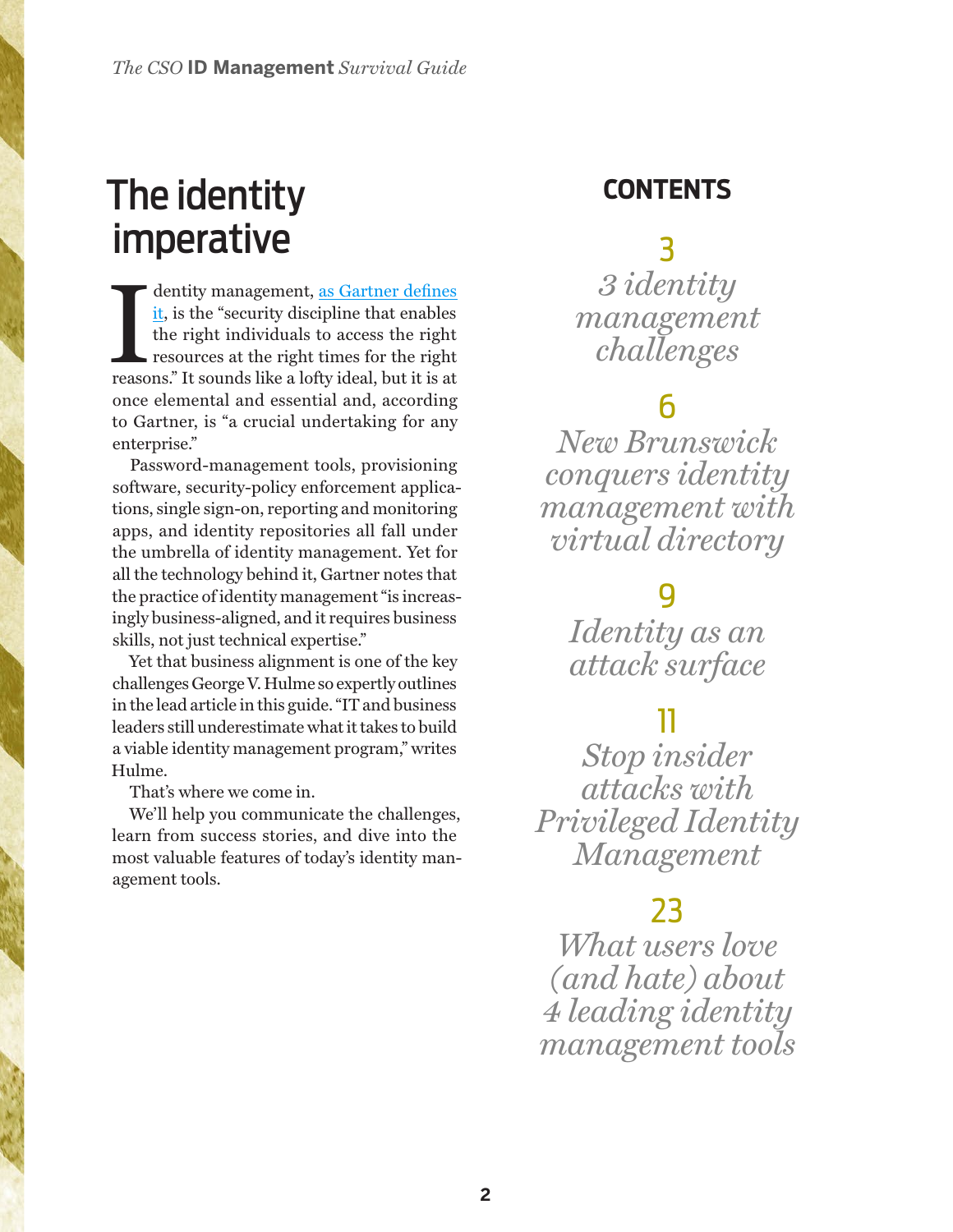# <span id="page-2-0"></span>3 identity management challenges

*When it comes to effective identity management, many enterprises haven't made much progress. Here's why.*

**BY [GEORGE V. HULME](http://www.csoonline.com/author/George-V.-Hulme/)**

ecall the time, perhaps a decade ago, when identity and access management was a struggle. When identities were managed largely through layers of manual processes. When users were often when identity and access management was a struggle. When identities were managed largely through layers individually provisioned to the applications and resources they needed by the appropriate application owners, or network and system management teams.

Look back to how, in those days, auditors would lug around stacks of three-ring binders crammed with lists of users and resources they could access.

Sound familiar?

Unfortunately, if you're in many large and mid-sized enterprises, these problems may not sound like those of a decade ago. They more than likely sound like problems of the here and now.

For many reasons, when it comes to effective identity management, many enterprises haven't made much progress.

While there's more automation available to provision users to the applications, systems and other resources they need, enterprises still struggle to keep digital identities aligned with the reality of their organizations. And, as the CISOs and identity managers interviewed told us, most organizations still struggle to get the basics right. They grapple with the increased number of and complexity in the applications they use. They strain to map the real-world roles

employees provide with their jobs and access levels, and they fight with upper management's check-box and "project" mentality.

With all of that in mind, let's take a look at three pressing identity management challenges organizations face today.

#### 1. **Complexity**

For many, this is the biggest challenge, but it doesn't always have much to do with technology or the software that vendors provide. It's that the complexity of IT has increased. There are more applications, but there are also more types of applications and resources that employees access. That includes those applications that are provided on-premise, or those, such as Software-as-a-Service, that are based on cloud architectures.

Consider the challenge to simply understand the roles and access requirements for most employees. "Organizations have a very difficult time with the very basic task of figuring out precise job roles and then being able to associate those roles with appropriate levels of access to resources," says Martin Fisher, director of information security at WellStar Health System, a not-for-profit healthcare provider based in Atlanta.

According to Fisher, WellStar is required by policy to have a job description for each of its workers. Those job descriptions must identify employees' authority, responsibilities and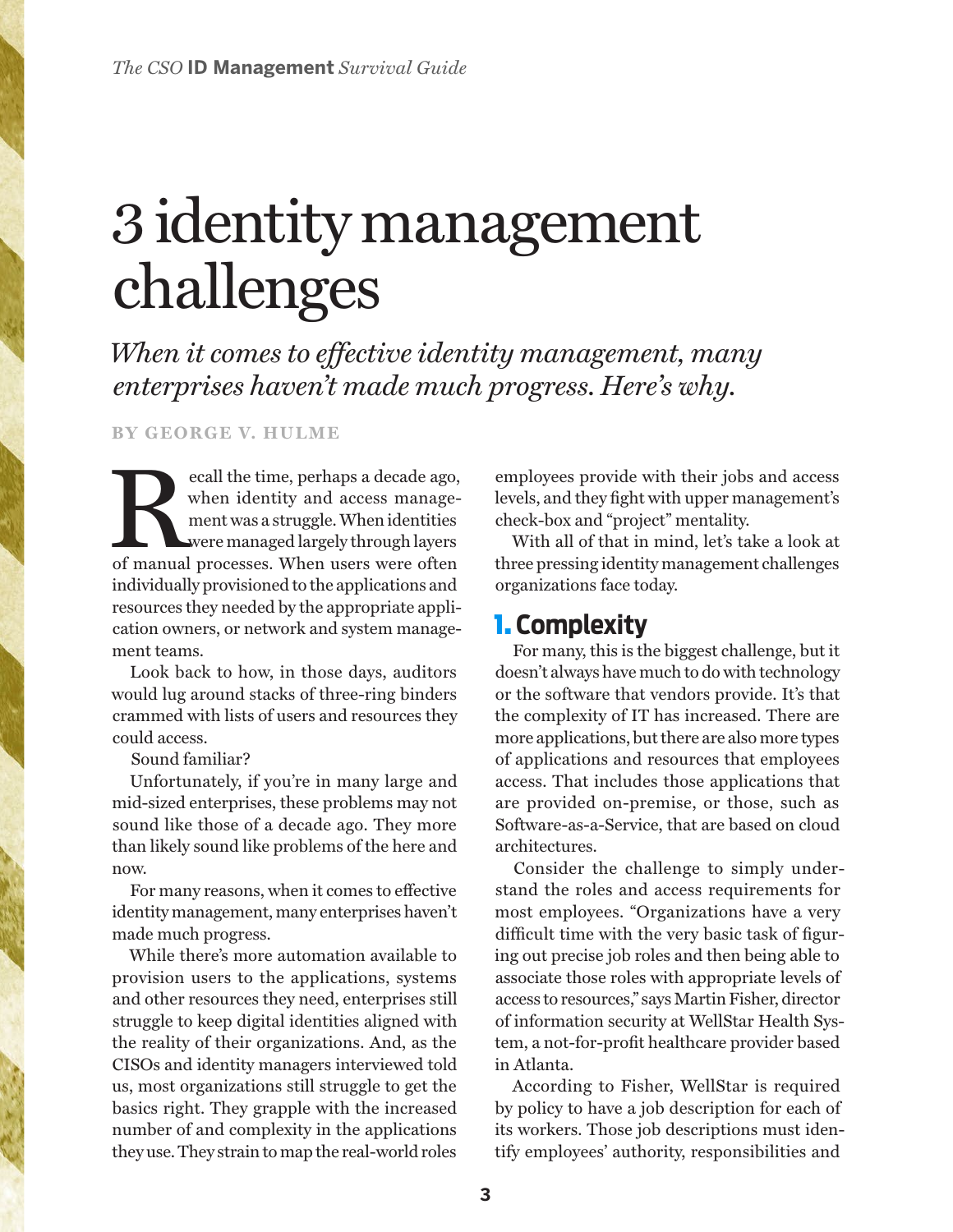deliverables. "That's certainly a valuable thing to have. The problem is that the effort creates  $a$  lot  $-$  and I mean a lot  $-$  of different job descriptions," says Fisher. "For instance, consider a registered nurse who works in cardiology. She is going to have a significantly different job description than a registered nurse who works in a primary care practice. They're both nurses, but they do very different jobs. So at least within healthcare, we're trying to increasingly embrace the idea of role-based identity and move away from thinking just about positions, but it takes a lot of work and a lot of time."

## 2. **Treating identity management as a project**

Despite the fact that the complexity of identity management trips up enterprises, many IT and business leaders still underestimate what it takes to build a viable identity management program. That's why it's often a challenge to convince executives that it's necessary to invest properly in identity, not so much in the technologies and the toolsets but in the effort it will take to gain a full understanding of how workers operate and then build the IT processes to reflect that reality.

That was certainly the lesson learned by the identity manager at a mid-sized food processing company based just outside Milwaukee. The company had invested in an identity management suite with the hope of speeding the provisioning of users to the resources they needed. It was a function that had became burdensomely slow as the company began growing more quickly. "We bought and installed the software, however the initiative eventually ground to a stop after we managed to get sign-on to a few of our major enterprise applications," says the identity manager, whose company didn't permit attribution. "We have a large number of old applications. Applications that reside on the production floor and in the warehouses don't often change. Initially, we wanted to control identity for most of our applications, but management wouldn't fund the upfront work required to study employee and contractor roles and to map that to the appropriate applications," he says.

That unfortunate outcome doesn't surprise Drew Koenig, user access manager at a health services firm based in Minnesota. "When organizations get a few months into these implementations, it turns out that 90 percent of the team's efforts focus on educating the business leaders, managers and data owners," he says. "And getting the organizational mentality right that it's the data owners, not the group managers, that approve access. You need to successfully get through all of that before your initiative can progress."

Fisher agrees. "You not only need to have executive sponsorship, because your effort is futile without it, but also eager buy-in across multiple business units. If you don't have all of that support in place, you are going to have a large number of potentially insurmountable challenges," he says. "You're really working on the very fabric of the organization. And if you screw that up, the cascade of problems that generate can sap so much productivity and add so much cost to the environment."

Those costs can include everything from workers not getting access to the applications they need, to end users deciding to share credentials so they can get work done, to increased difficulty responding to valid audit requests.

It's for these reasons that many identity management professionals say that the bulk of the effort is in the enterprise's approach to adoption, and the technology and tools are the least of the focus. "I think a lot of the faulty mentality toward identity management can be blamed on the vendors," argues Koenig. "They're trying to sell software and push the notion that a multimillion-dollar identity management suite is going to get you identity management. It doesn't. Identity management is not like a service desk or a project management suite or a utility type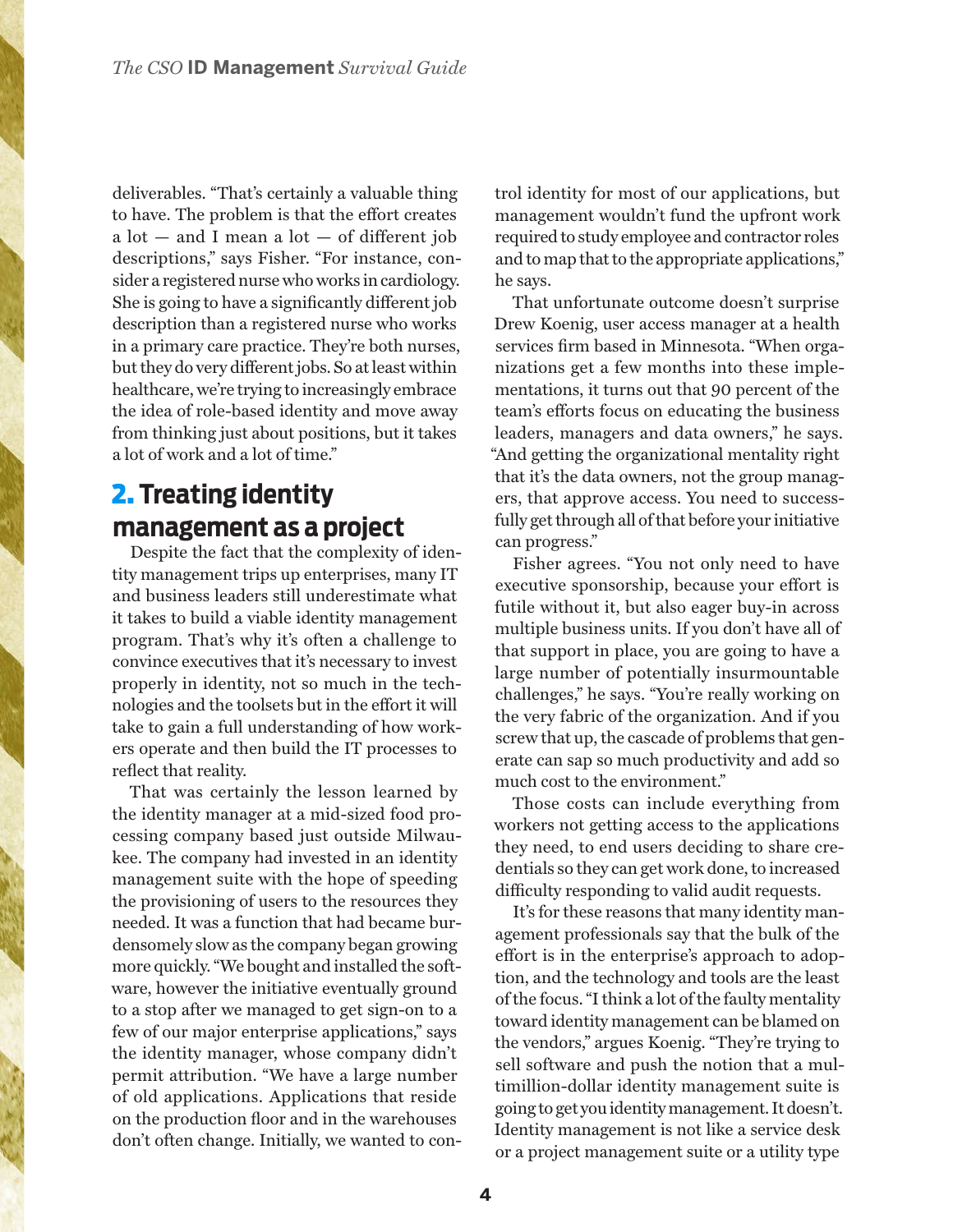of product where it does this one thing. Identity management, as an implementation of business processes, goes much deeper than that."

#### 3. **User authentication gone bad**

One of the cornerstones of successful identity management is good authentication. Currently, most organizations still rely on username and password combinations to vet access. As we've witnessed through recent attacks, such as the breaches experienced by social networking site LinkedIn or music site Last.fm that exposed millions of usernames and passwords, passwords are not always the most secure way to control account and resource access.

Yet don't expect passwords to disappear anytime soon. Many of the stronger authentication methods — because of their own complexities and costs — have failed to gain much traction in the market.

Joe Van Overberghe, IT manager at the Otis R. Bowen Center, a behavioral healthcare services provider in Indiana with 700 employees spread across nine primary locations and additional satellite offices, knows the challenges of strong authentication all too well. Until recently, only a few of the Otis R. Bowen Center's healthcare workers would regularly access its systems remotely. However, as the center began moving in a significant way to electronic medical records, that began to change. "With electronic medical records, we suddenly had an explosion of the need for remote access," explains Overberghe.

Until recently, for remote access, the center had relied almost entirely on a hardware token that fit on a key ring. However, as a healthcare nonprofit that must watch every dollar closely, hardware tokens deployed widely throughout the organization would probably prove too expensive. "They're hardware, so they're costly. People aren't very friendly on hardware devices. They break them. The batteries run out and

they're not replaceable. They are lost. So you end up constantly having to buy new tokens. We needed to figure a way to keep costs down and manage the expense," he says.

Overberghe began investigating other alternatives, such as software-based two-factor authentication provided by WiKID Systems. With WiKID, a user enters a PIN, a username and the one-time passcode into a softwarebased token, for access. "End users can have as many software tokens as they want within a domain and they can use any device that they have," says Overberghe. Currently, the Bowen Center has about 30 users transitioned to WiKID, and, explains Overberghe, all new users are being set up this way. "We now have people calling and asking if they can just use their phone and get rid of their old hardware token," he says.

Putting a solid identity management system in place is worth the effort, despite the challenges. Identity is the foundation of good security and solid regulatory compliance. To succeed, it requires a bit of savvy planning and work up front, but as with most things in business, success begets even more success. And the early successes in efficiency and speed of provisioning will lead to more wins and business investment down the line. "With those early victories, you can then build even more sophisticated identity management that will, hopefully, further improve how the company operates and its security," says WellStar's Fisher.  $\blacksquare$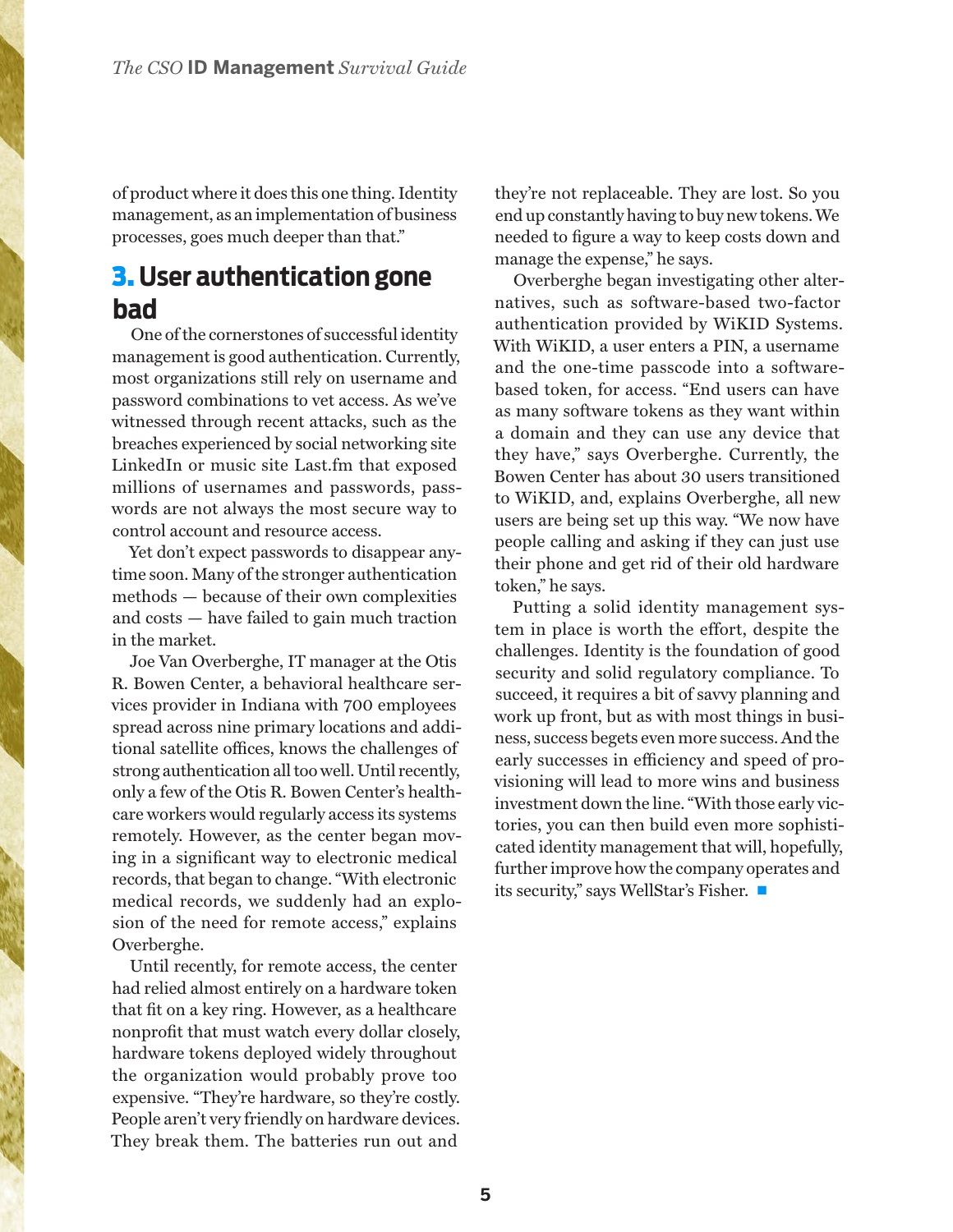# <span id="page-5-0"></span>New Brunswick conquers identity management with virtual directory

*What started as a single provincial department's effort to roll out a virtual directory now helps government employees and citizens access about 150 applications. Find out how New Brunswick solved what could have otherwise been a big federated identity management problem.*

#### **BY [JOHN MOORE](http://www.csoonline.com/author/John-Moore/)**

he Province of New Brunswick has made federated identity services a key component of its interagency identity management service, which provides the gateway to dozens of applications.

Service New Brunswick (SNB), a provincialowned corporation, serves as the primary identity provider for government services in the province. SNB provides more than 200 services to the public on behalf of multiple government departments. The organization provides overthe-counter services at office locations, operates a call center and offers online services.

SNB uses Radiant Logic's RadiantOne, a federated identity technology, to pull together disparate directories into a single location for application authentication and authorization. Radiant Logic includes a meta, local and virtual directory within its federated identity offering. The company refers to the virtual directory component as VDS.

The federated identity service operates within a CA Technologies identity management environment, which includes SiteMinder, for single sign-on and identity access management, and

CA Directory.

Today, VDS facilitates access to about 150 applications, including 25 to 30 major line-ofbusiness applications and gBIZ, a framework that lets citizens conduct a range of government transactions online.

"It definitely became a much bigger piece of our identity management platform than we anticipated," says Nick Bishop, technical strategist with SNB.

#### **Identity Management Effort Starts Small, Gains Steam**

Initially, SNB deployed VDS to support the New Brunswick Department of Health. The department purchased an off-the-shelf application as the foundation for its Patient Access to Quality Care system. The system lets doctors and external service providers working with patients in rehabilitation centers view patient profiles and share case notes. Patients can access the system as well.

The application involved many different user communities and different directories,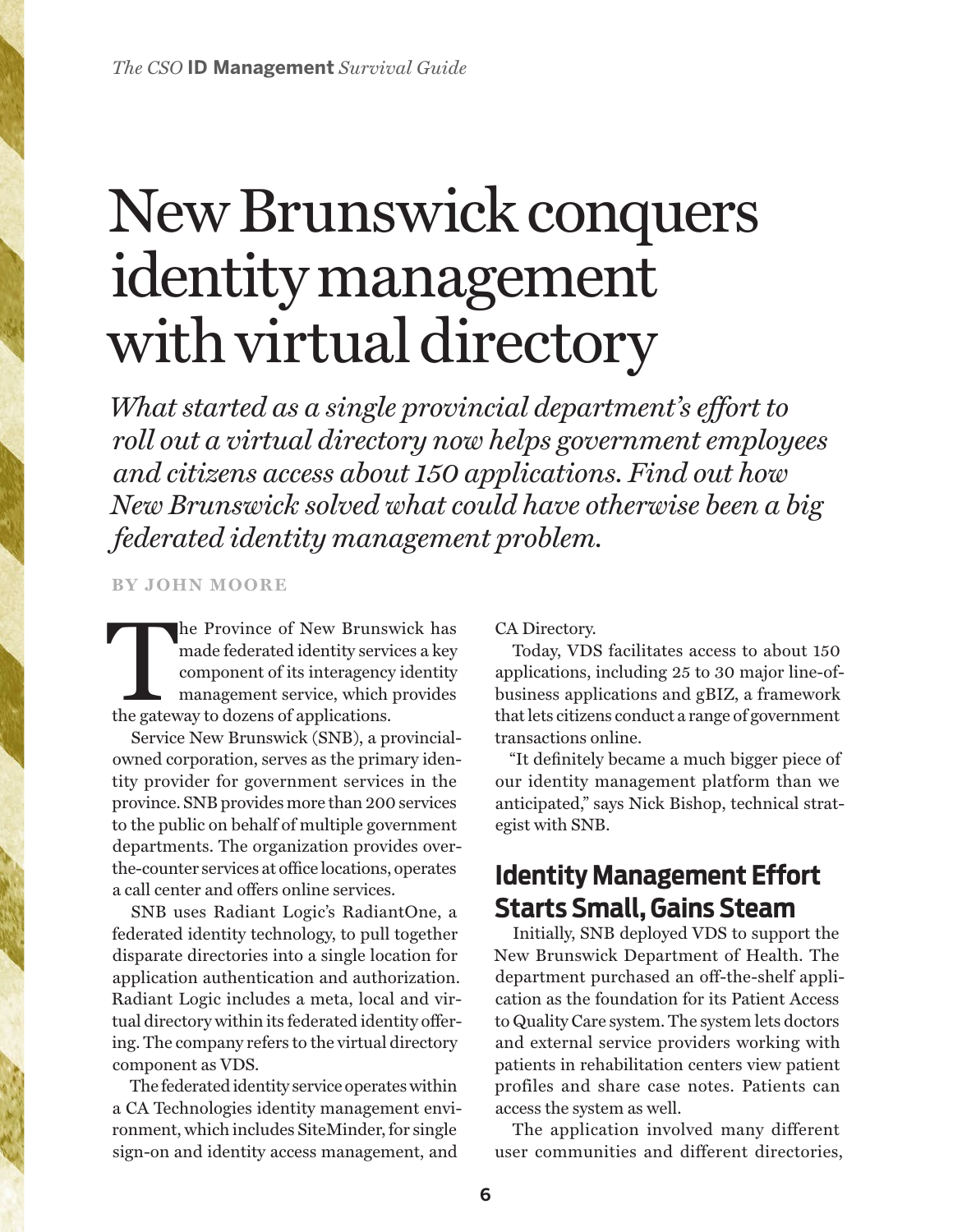but it would only accept a single Lightweight Directory Access Protocol (LDAP) source and a single authorization group. The Department of Health came to SNB for advice – and that's when the agency began looking for a virtual directory.

Bishop said SNB evaluated four or five products and selected RadiantOne. The software stood out as a purpose-built federated identity service, which included a virtual directory, Bishop says. Other product offerings required configuring different options in order to serve as just a virtual directory; the virtual directory function "was a secondary use of the other products," he notes.

RadiantOne federated identity service integrated the identity information from the various directories, so the Patient Access to Quality Care application could leverage a single source of identity data. Other Department of Health applications have since signed on for use of RadiantOne.

From its foothold in the Department of Health, the federated identity service eventually took on an extended role within SNB and the province. While SNB was evaluating virtual directory technology, the province was in the midst of an identity management system overhaul. The new system brought with it a new way of authenticating apps.

However, Bishop says, the updated method introduced backward compatibility problems with many applications. So SNB asked Radiant Logic for assistance. The vendor came back with code, which Radiant Logic calls an interception script, to rectify the problem.

The interception script executes when VDS receives an identity data request from an application. The code makes sure the identity data is translated from the original format, schema and protocol into the specific format, schema and protocol the application can understand. This process allows normally incompatible identity sources and applications to communicate without the need to create, provision, maintain, and

audit another identity store just for the application, according to Radiant Logic.

The fix helped SNB avoid hours of work modifying applications to deal with the new identity management system, Bishop says. "It saved us a lot of time and effort. We didn't have to go back and rework the applications."

Even if the changes turned out to be minimal, SNB would still have faced the task of changing and testing 150 applications to work with the new authentication model. Bishop says SNB didn't estimate the resulting cost avoidance but notes that the rework job would have taken four to six months at a labor rate of between \$80 to \$100 an hour (Canadian) and easily run between \$54,000 and \$100,000 to complete.

## **Federated Identity Management Grows With Infrastructure Layer**

Dieter Schuller, vice president of sales and business development at Radiant Logic, says identity management systems that aren't able to present user information to the applications with the right schema, structure and protocols face a huge problem. In New Brunswick, Radiant Logic's technology provided an infrastructure layer that could connect SNB's various directories.

"They needed a layer that took what they had and made it usable by all the applications that needed to access user information," he says.

Schuller says SNB is fairly typical of the federated identity technology customers he sees in the market. "A lot of our government customers ... are experiencing the same set of issues," Schuller says, adding that commercial business face similar identity integration problems, too.

Against that backdrop, the federated identity service has evolved into an intermediary software layer in SNB's identity management system. When an app requests identity data, SiteMinder points to RadiantOne and the VDS pulls together all of the directory sources. Those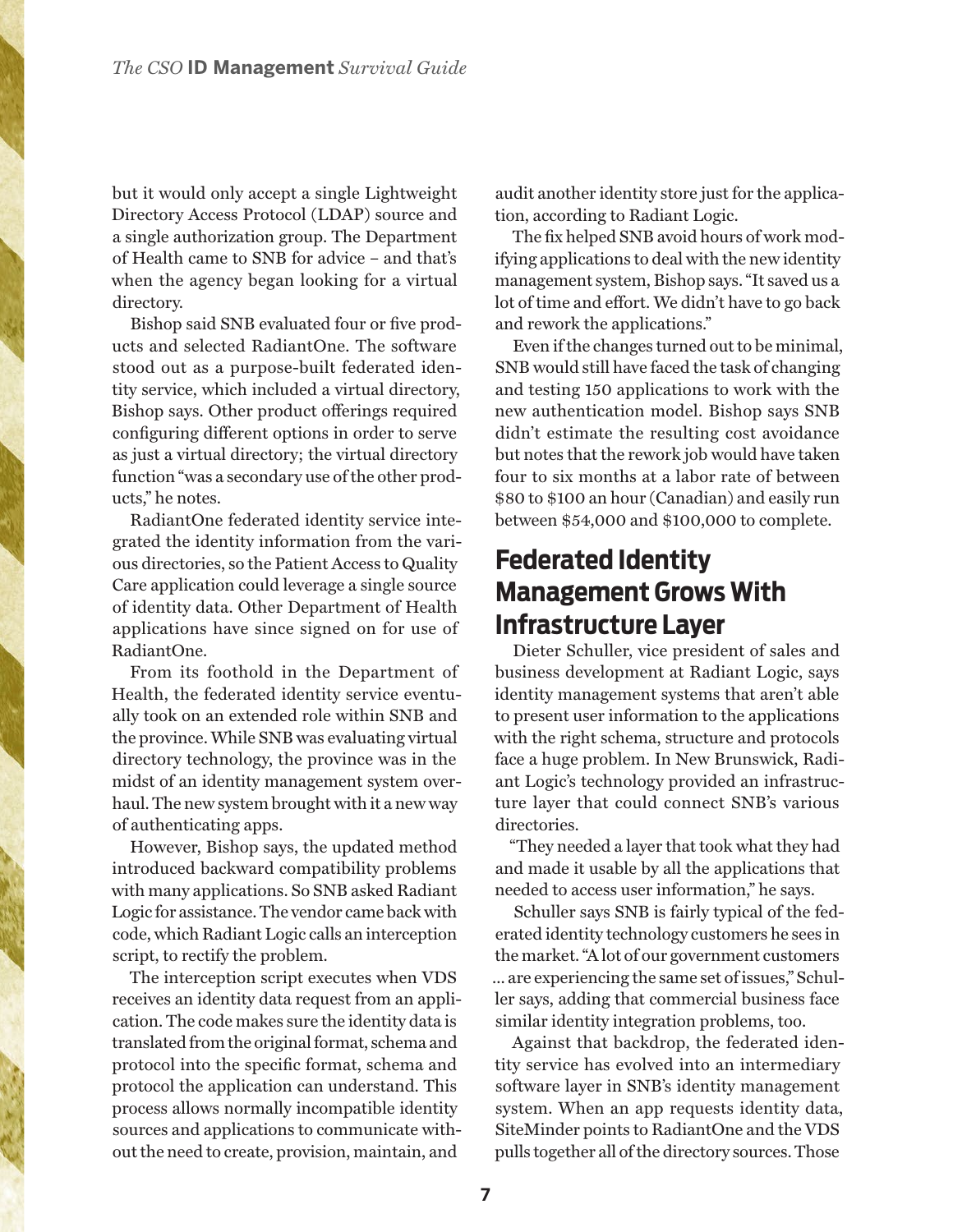include Microsoft's Activity Directory, CA Directory and a SQL Server database. SNB's Active Directory deployment, for internal users, consists of one forest and 10 domains. CA Directory is for external users, while the SQL Server database contains metadata regarding user roles.

Virtual directories, in general, aim to mask the complexities of identity management. Nick Nikols, a research director at Gartner, says identity data may be stored in a format that isn't particularly user friendly. A virtual directory, he says, "can abstract away from that and generate a view that makes it easier to consume."

The role of the virtual directory is to aggregate the data stored in different identity repositories, Nikols adds. That way, an application doesn't have to go to each source to obtain the information.

SNB's RadiantOne deployment focuses on the virtual directory, joins and interception scripts, but it may move into Web services as well. SNB has been using its own Web services to provide information to applications. Bishop says SNB conducted a side-by-side comparison of its Web services with Radiant Logic's Web services and found the out-of-the-box services handled about 95 percent of what its custom services could accomplish.  $\blacksquare$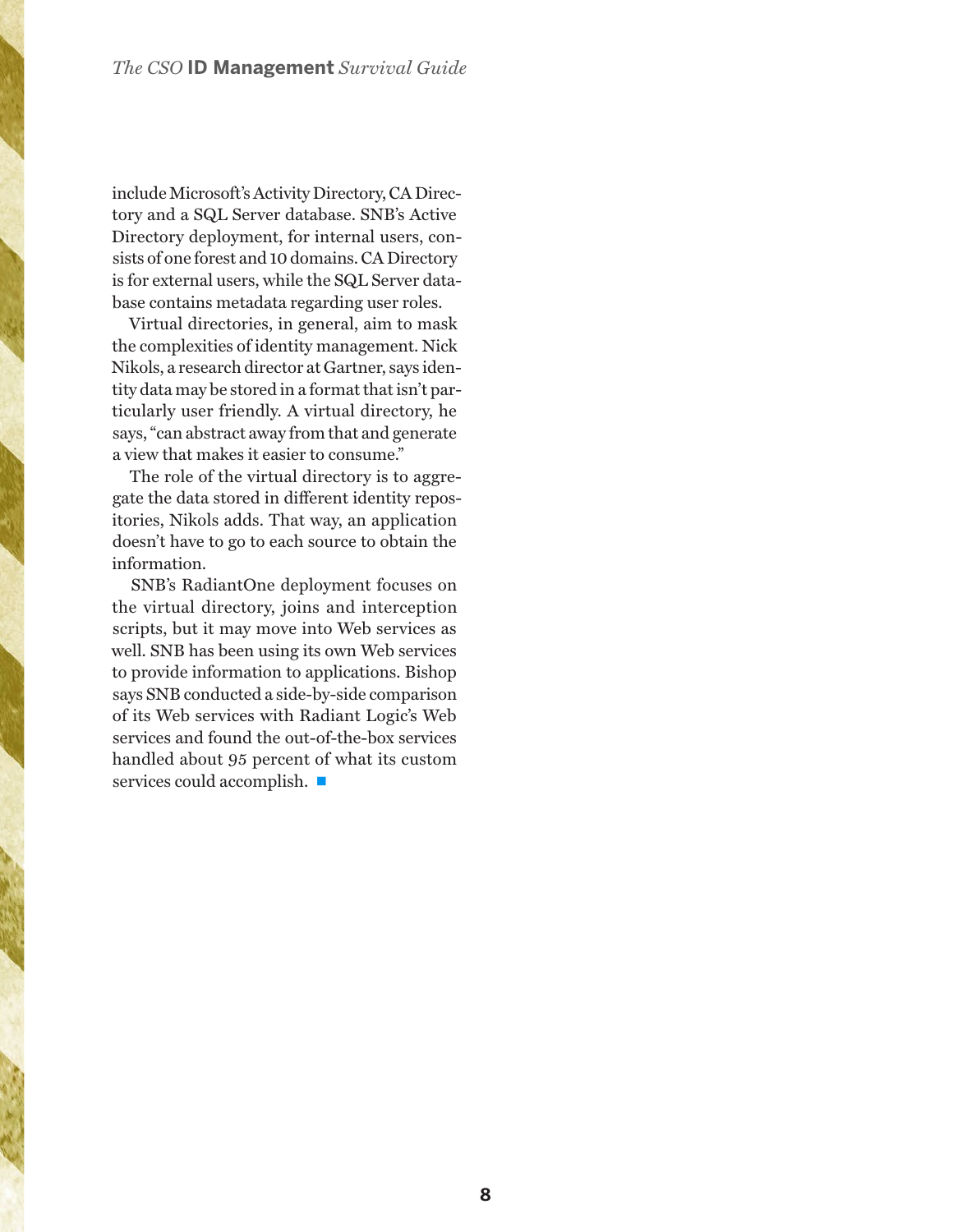# <span id="page-8-0"></span>Identity as an attack surface

*One of the core challenges for information security professionals is rooted in the fact that current security models are not designed to address identity as an attack surface. Instead of treating identity as a basic access provisioning function, it should be managed and monitored as a critical resource for the organization.*

#### **BY [LESLIE K. LAMBERT](http://www.csoonline.com/author/Leslie-K.-Lambert/)**

hanks to mobile computing, cloud<br>apps and tele-working, the de-perim-<br>eterization of IT security is a "fait<br>accompli." This has created new chal-<br>lenges for CSOs and new opportunities for apps and tele-working, the de-perimeterization of IT security is a "fait accompli." This has created new chalattackers. One of the leading threats emerging from the post-perimeter IT landscape involves using identity as an attack vector. Here's why.

Historically, information security professionals have focused on mitigating vulnerabilities across traditional attack vectors, namely networks, software or physical plants within their computing environments. Despite the large investments made in preventive and detective security technologies, protecting these traditional attack surfaces continues to be a challenge. As Ponemon states in their 2014 report on Mega Breaches, many companies have failed to prevent breaches with the technology they currently have, where 65% responded that attacks evaded existing preventive security controls.

What's changed? Instead of targeting hardened networks and application infrastructures, more and more bad actors, whether outsiders or insiders, are exploiting identities to gain "legitimate" access to sensitive systems and data. Protecting this new attack surface is hard, since identities must be trusted unless there's conclusive proof that they have been comprised.

2014 will be remembered as the year of the mega security breach, many of which have been found to be directly attributable to compromised identities.

For example, in the Anthem Blue Cross data breach where cyber attackers stole millions of health insurance records, hackers reportedly obtained the identity credentials of five different employees, possibly through phishing attacks, including computer administrators, which allowed them to access the company's internal network. Data stolen included names, social security numbers, and other personal information for up to 80 million Anthem customers.

Meanwhile, Premera Blue Cross is facing five class-action lawsuits and continuing questions since it disclosed a data breach. The lawsuits, filed in U.S. District Court in Seattle on behalf of Premera customers from Washington, Nevada and Massachusetts, claim that Premera was negligent, breached its contract with customers, violated the Washington Consumer Protection Act and failed to disclose the breach in a timely manner. As well, the lawsuits argue Premera violated the Health Insurance Portability and Accountability Act (HIPAA), as well as the insurer's own privacy policies, by allowing the data to be accessed.

These lawsuits, and pending penalties, are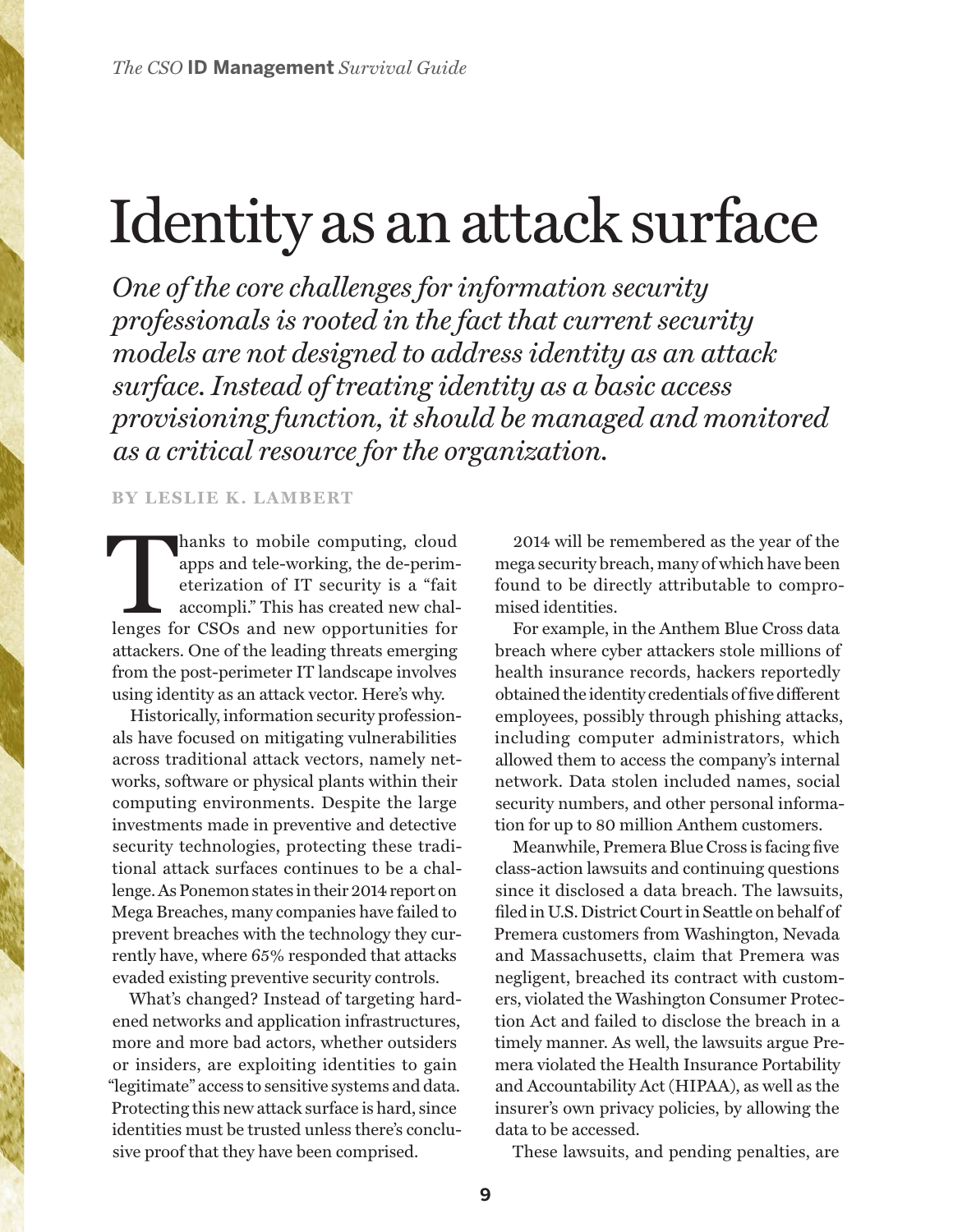claiming negligence due to the poor management of identities and access credentials. Clearly, the bar has been raised on what constitutes appropriate due care of identity information by organizations.

One of the core challenges for information security professionals is rooted in the fact that current security models are not designed to address identity as an attack surface. Instead of treating identity as a basic access provisioning function, it should be managed and monitored as a critical resource for the organization.

To prevent identity from being exploited as an attack surface, information security professionals must return to something "old" and engage with something "new."

The "old" is verifying how effectively traditional identity and access management systems are being managed. Is basic, good quality hygiene being rigorously applied and exercised for these critical systems? For example, how often are users required to update their passwords? Is a reasonable amount of complexity required for those passwords? Also, is security awareness being promoted among users, including the importance of strong password choices, as well as the techniques used by attackers to steal passwords like phishing and social engineering?

The "new" involves monitoring who, how, where and what identities are being used for in the organization's computing environment, including the cloud. To keep watch over the typical "flock" of identities in an enterprise, new tools and automation are required. Gartner provides a good overview of these identity analytics technologies [here.](https://www.gartner.com/doc/2831117/market-guide-user-behavior-analytics) ■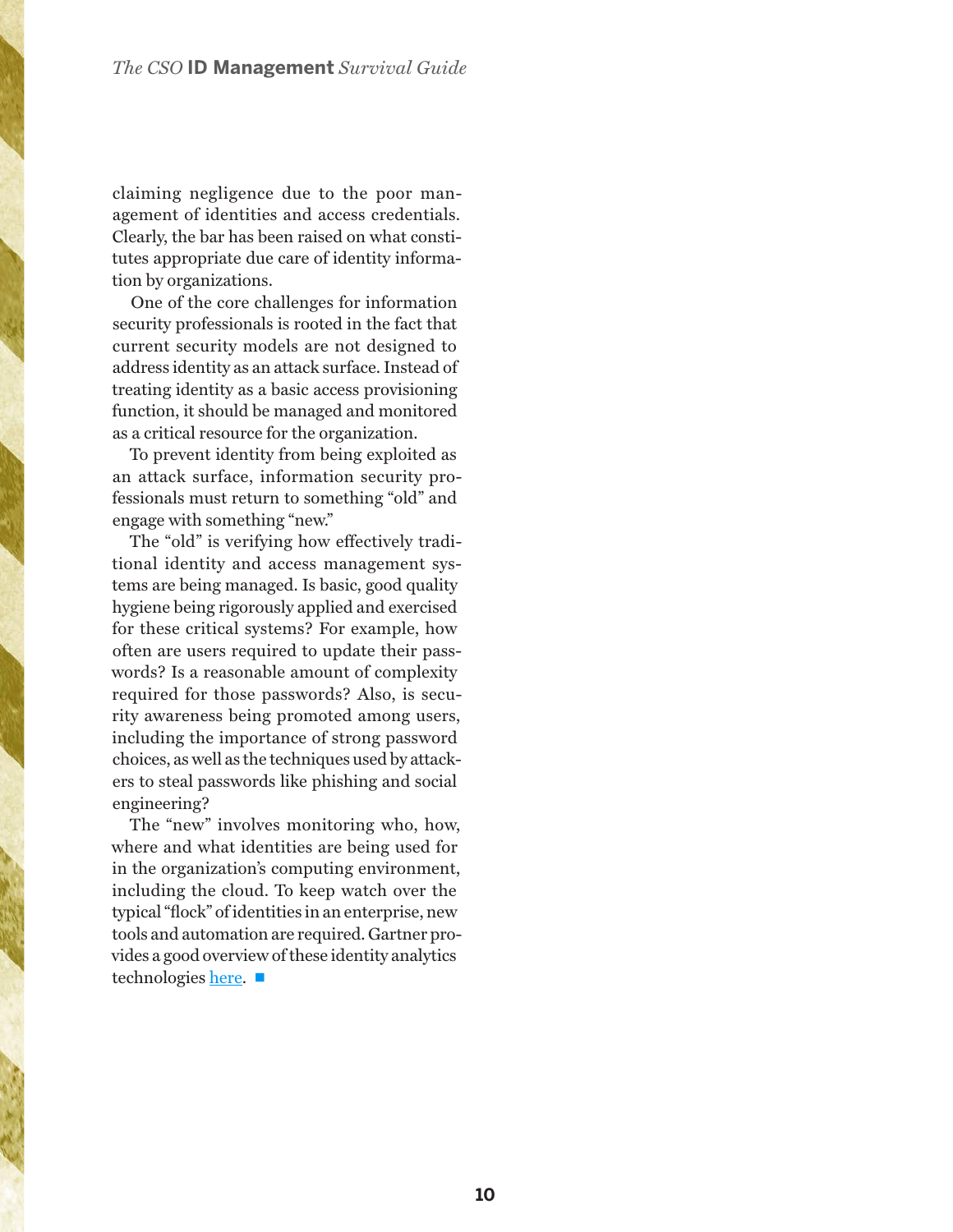# <span id="page-10-0"></span>Stop insider attacks with Privileged Identity Management

*How 6 vendors are approaching this evolving area*

**BY JOHN BREEDEN II**

Privileged Identity Management (PIM) is based on the idea that a common element of most advanced threats involves obtaining the credentials of an administrator, super-user or even a program is based on the idea that a common element of most advanced threats involves obtaining the credentials of with local admin rights. Armed with those credentials, the attacker can turn internal systems against themselves, rewrite security policies and remain undetected.

Privileged Identity Management tools lock down those special user credentials so that even successful breaches are only done against low-level endpoints that can't do much harm. Should attackers on a compromised system attempt to elevate those privileges, not only will they be quickly detected, but any process that attempts to run will be blocked.

For this review, we looked at BeyondTrust, Lieberman Software, NetIQ, CyberArk, Centrify and Viewfinity. This is still an evolving area, and companies are approaching it from different perspectives. For that reason, this is not a head-to-head comparison, but more of an analysis of how each vendor approaches PIM.

Each vendor seemed to shine in at least one area. The Viewfinity Privilege Management suite worked well in locking down the privileges of all users, and was the best at doing so with a very light touch that is completely invisible to most users.

The Centrify Server Suite and Privilege Ser-

vice products eliminated the traditional need for a password vault, giving users access to network assets as needed using their normal logins, and removing multiple passwords from the equation altogether.

The CyberArk Privileged Account Security Solution is one of the most comprehensive systems that we tested because it's made up of five distinct elements for a completely rounded security picture.

The core of the Lieberman Software solution is its Enterprise Random Password Manager which can randomize thousands of passwords in just a few minutes to ensure that even in the event of a captured password, it won't be good for long.

NetIQ's Privileged Account Manager concentrated on the often-overlooked area of nonhuman accounts which might be held by certain programs or processes, as well as any user who has accidentally been given greater access than needed.

And the BeyondTrust PowerBroker UNIX & Linux product takes PIM out of the Windows environment and over to Linux and Unix systems, where it's sorely needed.

Here are the individual reviews: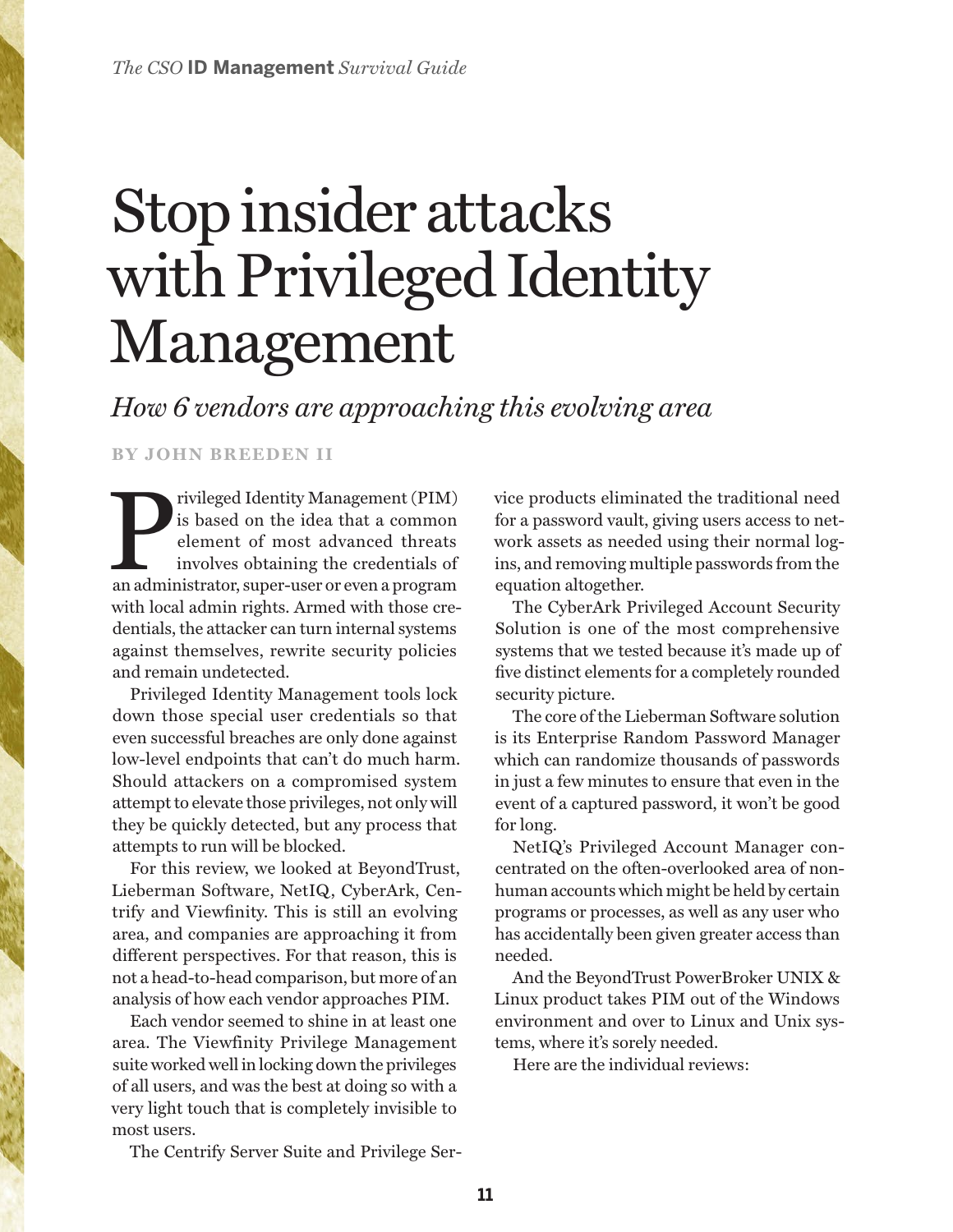#### **BeyondTrust PowerBroker UNIX & Linux**

The BeyondTrust PowerBroker UNIX & Linux product only works with those operating systems, though it can tie into a management console that is able to control all systems on a network, including those protected with the BeyondTrust PowerBroker for Windows product. For this review, we only looked at Linux systems. All BeyondTrust products are perpetual and server based. PowerBroker pricing starts at \$199 and volume discounts apply.

When PowerBroker is initially installed on a network, a tiny bit of code is installed on every Linux machine to act as an agent that communicates back to the central security server. Thereafter, policies for each user and every possible command can be imported from other sources or created using the main interface. Although there is a very clean GUI, BeyondTrust officials say the vast majority of their Linux users prefer the command line interface. As such, much of our testing was done using the command line.

PowerBroker takes the concept of least privilege to the extreme. Once installed, all requests by users to run a process, either remotely or on a local machine, are sent out to the authorization server. There are a lot of rules that can be set based on things like the actual command that needs to be run, the user doing the requesting, their location and even time of day. The authorization server checks the policy file and then either OKs the user to run the command or rejects them. In either case, the request and the resolution are logged.

Should a request be approved, it does not necessarily mean that the process will run as the root user. Policies can be set so that commands are run from lower-privileged accounts as an extra layer of security. So a user may want root access to run a process, but instead have that process run as some type of admin or even a normal user should doing so be possible. PowerBroker can be configured to only give out the

absolute minimum permission level needed for each process.

In our testing, any attempts to circumvent the authorization server failed. By default, if the authorization server can't be contacted, such as if a network cable is disconnected, all requests are denied. Attempts to gain root or administrator access to local machines without going through the authorization server are immediately shutdown. And all communication between the local machine and the authorization server are protected using AES encryption to prevent snooping or spoofing.

The log file of every user request is stored at a central server which is not accessible from any of the client machines on a network. So even insider threats won't be able to cover their tracks. Bringing up the PowerBroker console, it's easy to spot all failed requests in the daily log file, which are highlighted red in what is likely a sea of green approvals. That way even if a user is just testing the defenses of a system or database, those attempts will get logged. Reports can be examined at any time by policy server administrators, or set to be delivered in various forms like e-mail on a schedule.

As an option, sessions from users can be recorded and played back later. This can be set so that automatic recording happens based on certain events, such as higher level commands being issued or a user remotely controlling a machine other than the local one, or whatever an administrator feels is necessary to maintain security and compliance. Because most users are making use of the Linux command line interface, much of this recording is simply capturing text and keystrokes, which makes the files relatively small. Data limits can be set however if space becomes a problem, with the program only capturing, say, the first 500k of data, which is usually enough to get an idea what a user is up to.

When using the recording component, even erased keystrokes are captured. We tried to simulate a user thinking about entering a com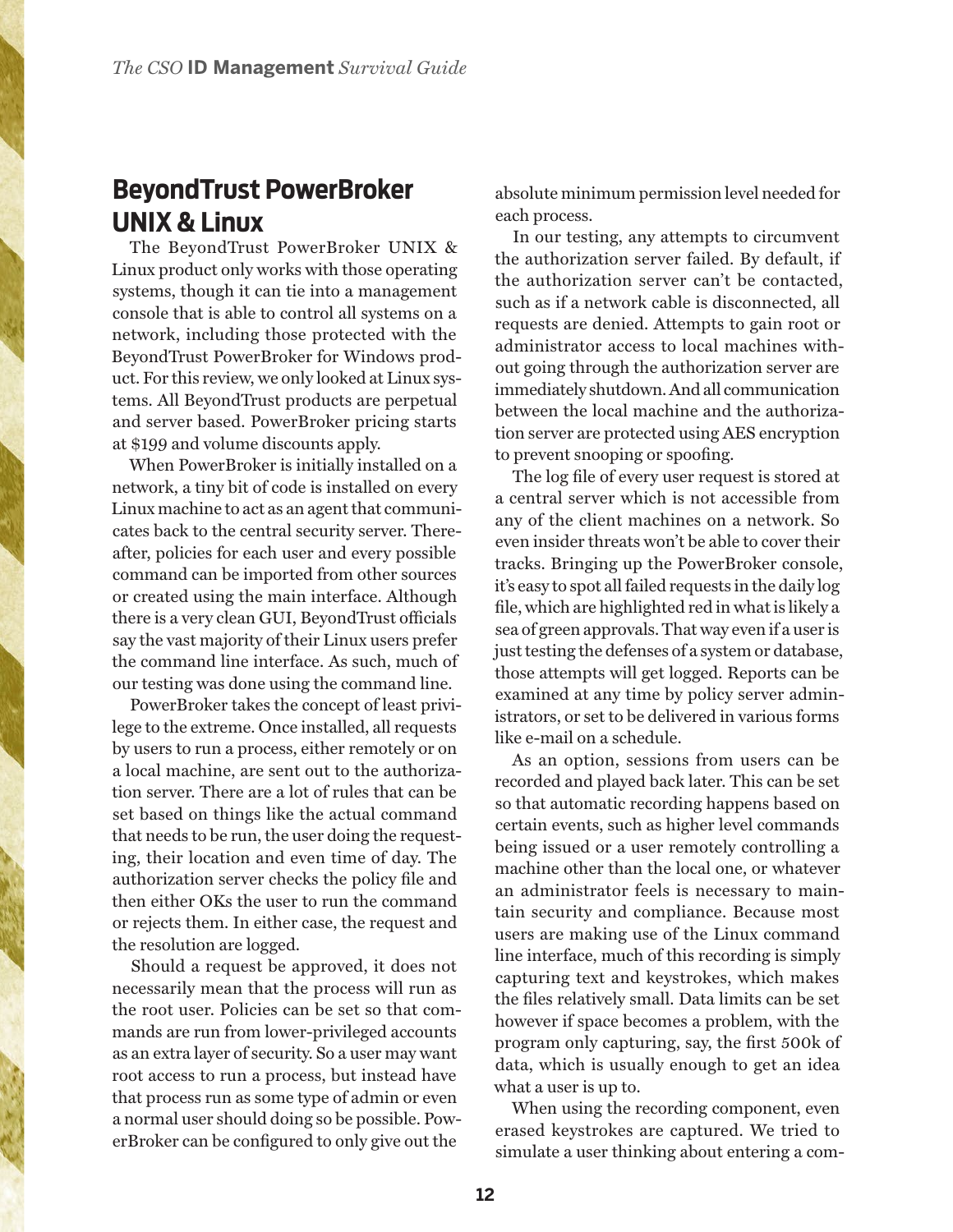mand, like one that would erase a file, and typing it before chickening out and changing their mind. Even so, as long as we actually typed the command, that process was recorded even if it was never sent.

Many Linux administrators are likely using SUDO to enforce least privilege policies. As a nod to that, BeyondTrust has a version of PowerBroker called the PBSUDO Policy Server that integrates most of the features of PowerBroker for SUDO users, with the most important addition being that it removes SUDO command authorization from the local machines, protecting them on a remote authorization server just like the main PowerBroker version of the product.

A final component to the PowerBroker suite is the BeyondInsight tool, which uses analytics to identify anomalous behaviors and firsttime events. So if a user has always logged in locally but suddenly is working remotely, that might get flagged. Or if an administrator of one part of an organization suddenly begins poking around in areas that they are not responsible for, that would also likely raise a red flag. The one negative with this tool is that it takes a very long time to become useful, with a minimum baseline of three months. Thankfully, the user interface showing all the command lines that are approved and denied works pretty well in the meantime, especially if someone takes the time to become familiar with normal network operations.

Where BeyondInsight can really help is with very large organizations, or situations where misconfigured policies are allowing some users to do things that they should not be able to accomplish. It can catch rogue trusted insiders, but also incorrectly configured policies that might accidentally be allowing unwanted processes and commands to execute.

#### **NetIQ Privileged Account Manager 3.0**

Privileged Account Manager from NetIQ, which is now under the umbrella of Micro Focus, defines privileged accounts as those that are able to access files, run programs and add or change the rights of existing users. They also concentrate on non-human accounts, which might be held by certain programs or processes, as well as any user who has been given greater access than most users. That's a pretty huge group of people for most organizations, but Privileged Account Manager is able to manage them using automation alongside the direct monitoring of user activities.

The heart of the NetIQ product is the Enterprise Credential Vault, which stores all passwords for assets in an encrypted data safe. Users don't need to know the passwords for the systems or assets that they need to access. Instead, they apply for access and if approved, are given a temporary password that is only valid for a certain period of time before it expires and becomes useless. These passwords can be given out automatically based on policies or may need to be approved by a policy server administrator. Almost any rule can be configured based on users and the security surrounding the requested asset. Because of the automation aspect, programs like databases and cloud services can make use of the vault as well for valid automatic processes that they need to perform on a regular basis.

Setting up the various policies is an easy process using the graphical interface. There are various categories to choose from when selecting rule groups, like Windows access and Oracle database password checkout rules. You can import an entire set of rules from Active Directory, or any other database program in the event there is already some form of user or passwordbased security within the organization.

Administrators can also set up rules for what happens after a session is authorized, which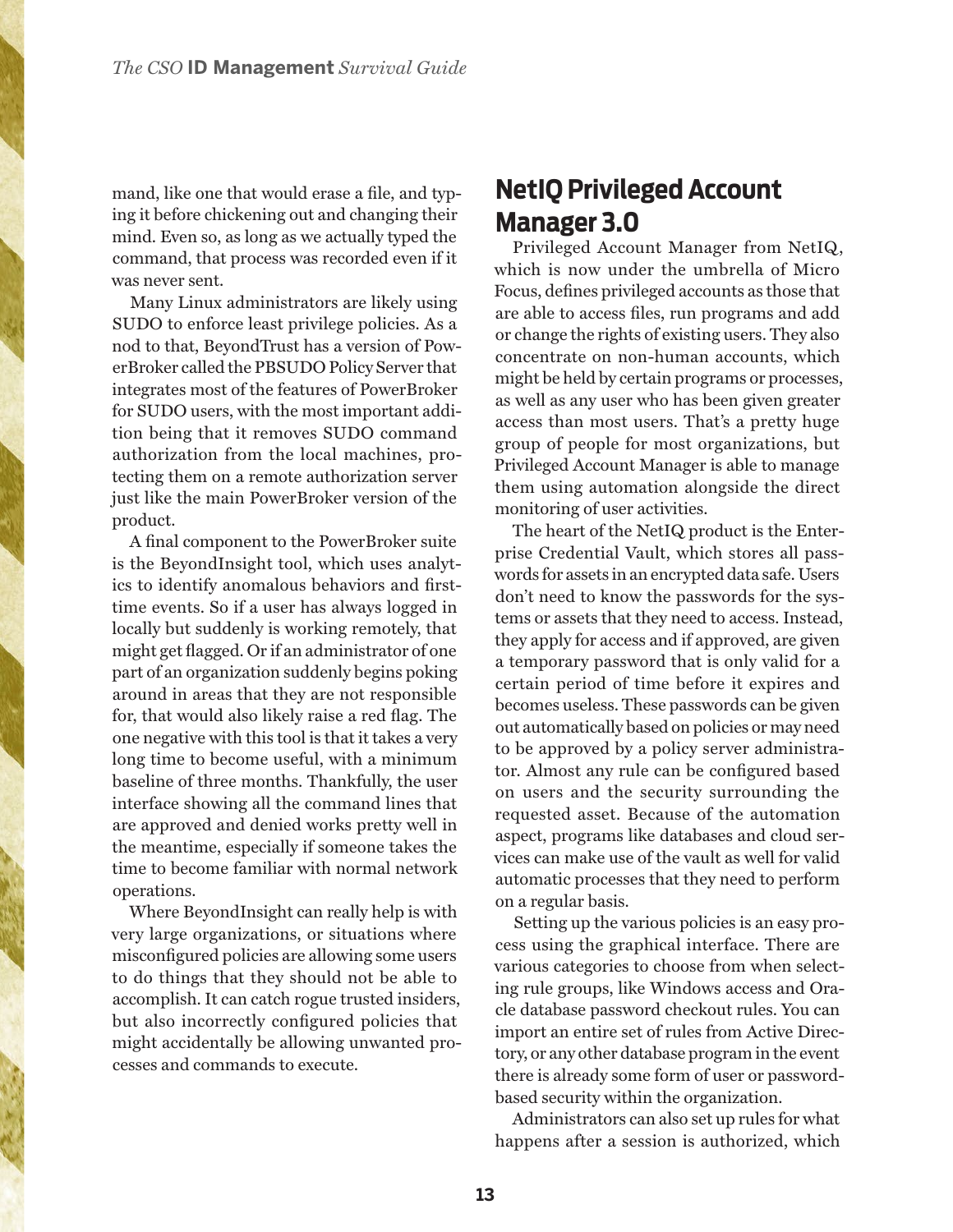can be very specific. For example, users can be restricted from entering the delete command for any file, or prevented from opening notepad to copy data down to the local machine. You can also specify certain capital offenses, such as trying to run the services command on a Windows server. Going beyond just blocking, performing one of those grave offenses can automatically disconnect the user, ending their session, revoking their rights to that system and their password, and notifying administrators as to what happened and why.

We tested this by trying some sneaky ways to get around capital offenses on a protected machine and every time we were met with a session disconnected screen and revoked credentials. On the admin panel side of Privileged Account Manager, those forced disconnects glowed bright red and our clear pattern of attempted abuse was obvious. We are fairly sure that had we attempted this on a real production network, someone would be coming to have a talk with us, or probably to escort us out of the building.

Policy administrators even have control over the password checkout requests themselves, assuming the system is configured to have a human in the loop. For example, if a user requests a high level of access to a certain server and the explanation given does not justify it, the administrator can instead authorize a temporary password, but assign that person lower-level access. An explanation of why the lower level access is being granted can be sent along with the authorization so the user knows the logic behind the ruling.

Full sessions can be recorded by Privileged Account Manager. There is an excellent review program that lists all of the commands that a user entered on the left side while a full view of the desktop plays like a movie on the right. You can select any part in the video by clicking on the left-side command window, so you can see exactly when and how the user tried to open services for example, or it can be controlled like

a normal video with play and fast forward buttons, or by clicking on the movie's position bar at the bottom of the screen. This can be examined any time after a session has ended as part of a forensic investigation, or in real time as the session is going on in case there is an active investigation involving a specific user.

And lest the policy administrators start to abuse their power, all of their actions are also logged, so someone can be assigned to watch the watchers for even more robust security.

The automatic features that can be programmed into Privileged Account Manager 3.0 are impressive and can really help to stop both egregious offenses and also stupid user mistakes, both of which can be very costly to an organization. But Privileged Account Manager really works best when humans are also monitoring the sessions and actively responding to user requests for access to system resources. The interface is sleek enough that a single administrator can easily manage quite a few users, with requests perhaps having to wait a few minutes for approval at peak times.

Privileged Account Manager 3.0 starts at \$787 for a per-instance license. For that price, it would be a great tool for a security operations center to have with dedicated personnel actually able to take an active role in defending their network in real time. That is a lot more efficient than having SOC teams respond to the endless alerts which happen at most organizations. With all privileged accounts locked down and actively monitored, those rampant SIM alerts are going to be a lot less important, and probably a lot less frequent as well.

## **Lieberman Software Enterprise Random Password Manager**

The core of the Lieberman solution is its Enterprise Random Password Manager (ERPM). The ERPM is an extremely powerful tool which can randomize thousands of pass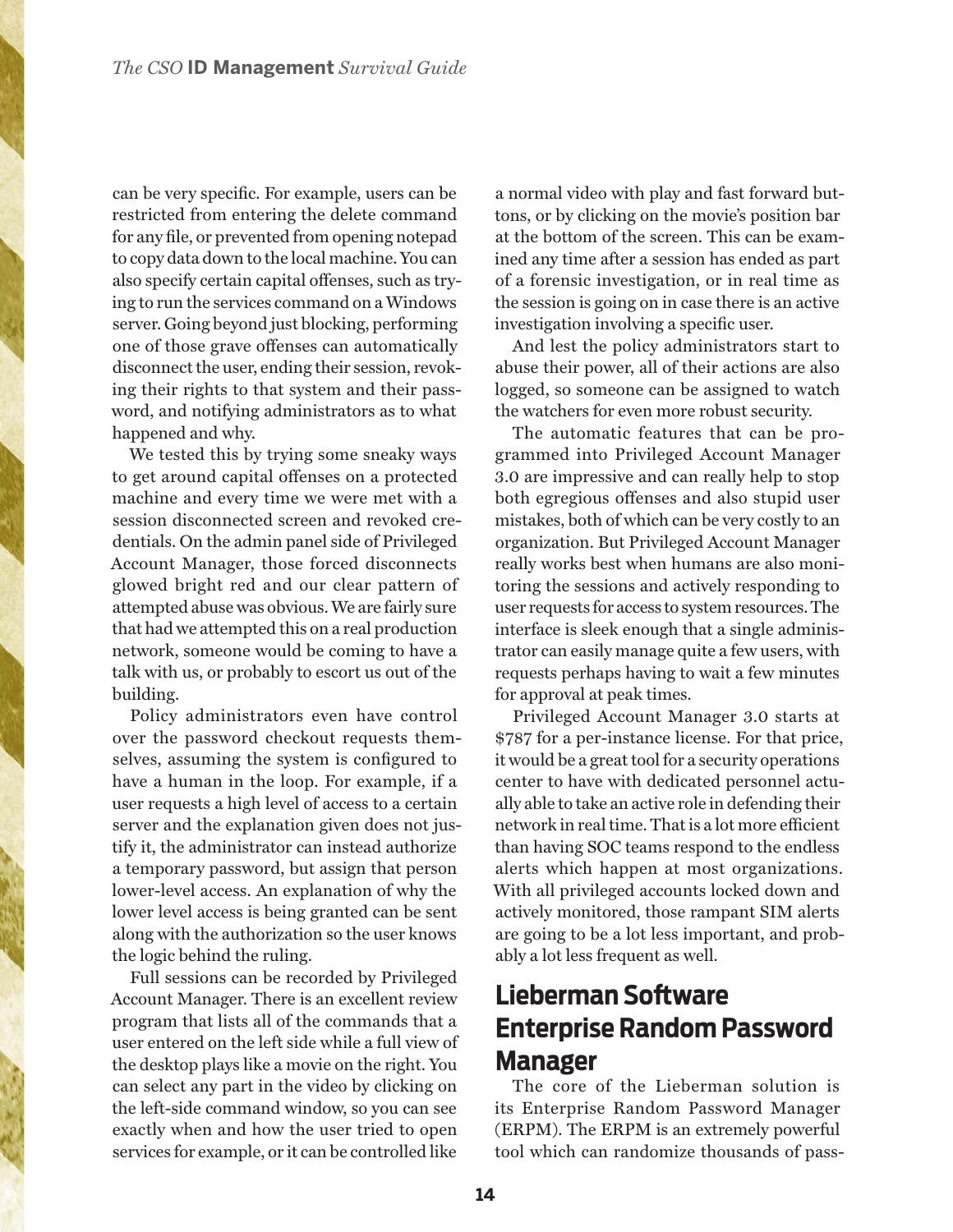words in just a few minutes as a result of an alert or simply on a set schedule to ensure that even in the event of a captured password, it won't be valid for very long.

Setting up the ERPM on a network should be a fairly seamless process for most organizations. There are no agents installed on managed systems, which makes ERPM fairly unique. Instead, trusted user accounts on protected systems are leveraged on hosted networks to hand-off all future password management to the ERPM. If Active Directory files or network maps have been kept up, this is more or less automatic. However, individual systems and devices can be added manually if needed.

Once password control of systems is given to the ERPM, an administrator can set up rules to make sure that all generated passwords conform to the restrictions of each machine on a network. For example, admins can specify if new passwords need to comply with Windows 2003, 2008 or Vista rules for number of characters or whether a password can start with a symbol. Whether or not upper and lower case letters, numbers and symbols are allowed can also be specified. It can also be designated whether a unique password for each machine is generated or if groups of machines should share a password. Given that the ERPM is managing everything, it would be kind of counterproductive and outright dangerous not to have unique passwords generated for each machine, but the option is there.

Users apply for passwords to gain access to systems managed by the ERPM. These can be granted automatically based on policy. We set up a rule where someone who was authorized to work with a certain program on a certain system during working hours would be automatically approved if they logged in during those hours within those parameters. Or everyone can be subject to manual approval, though this might require either a dedicated staff or a slight slowdown in normal daily production while people wait for authorization to use resources.

In either case, password checkouts are set to expire after a certain number of hours, whereupon the ERPM will generate a completely new password for that system. From a user perspective, approved password checkouts can come with a link for automatic logging in using the new credentials, or they can cut and paste them into the login field of the approved machine.

From the ERPM console, administrators can see all of the active threats of assigned passwords that are currently being used as well as a log of all the previous uses. Those awaiting approval are also highlighted so that they can be quickly examined and approved or denied. All sessions can be recorded and data from that can then be examined by ERPM administrators or fed into a corporate SIM system.

Should something suspicious pop up, such as an ongoing session that was somehow not approved, or even a warning from an organization's SOC that something is amiss, ERPM administrators have the option to signal for an emergency change of every password in the entire network and an expiration of every active thread, a sort of virtual panic button that can halt all previously approved network activity.

Our test environment had a few dozen systems, so this process was completed quickly, however, ERPM has a unique architecture that allows it to be deployed on networks with thousands and thousands of clients and still complete a full password refresh in a matter of minutes. That is because the central ERPM server in a large deployment is connected to several Zone Processors which each manage groups of users, mirroring the commands sent from the main host.

Resetting passwords for Windows devices can be tricky as there are loopholes that would allow existing connections to remain intact. This is the basis of the so called golden ticket type attacks where hijacked sessions remain active and renew the credentials of other users in the event of a password reset. ERPM defeats this by automatically changing all Windows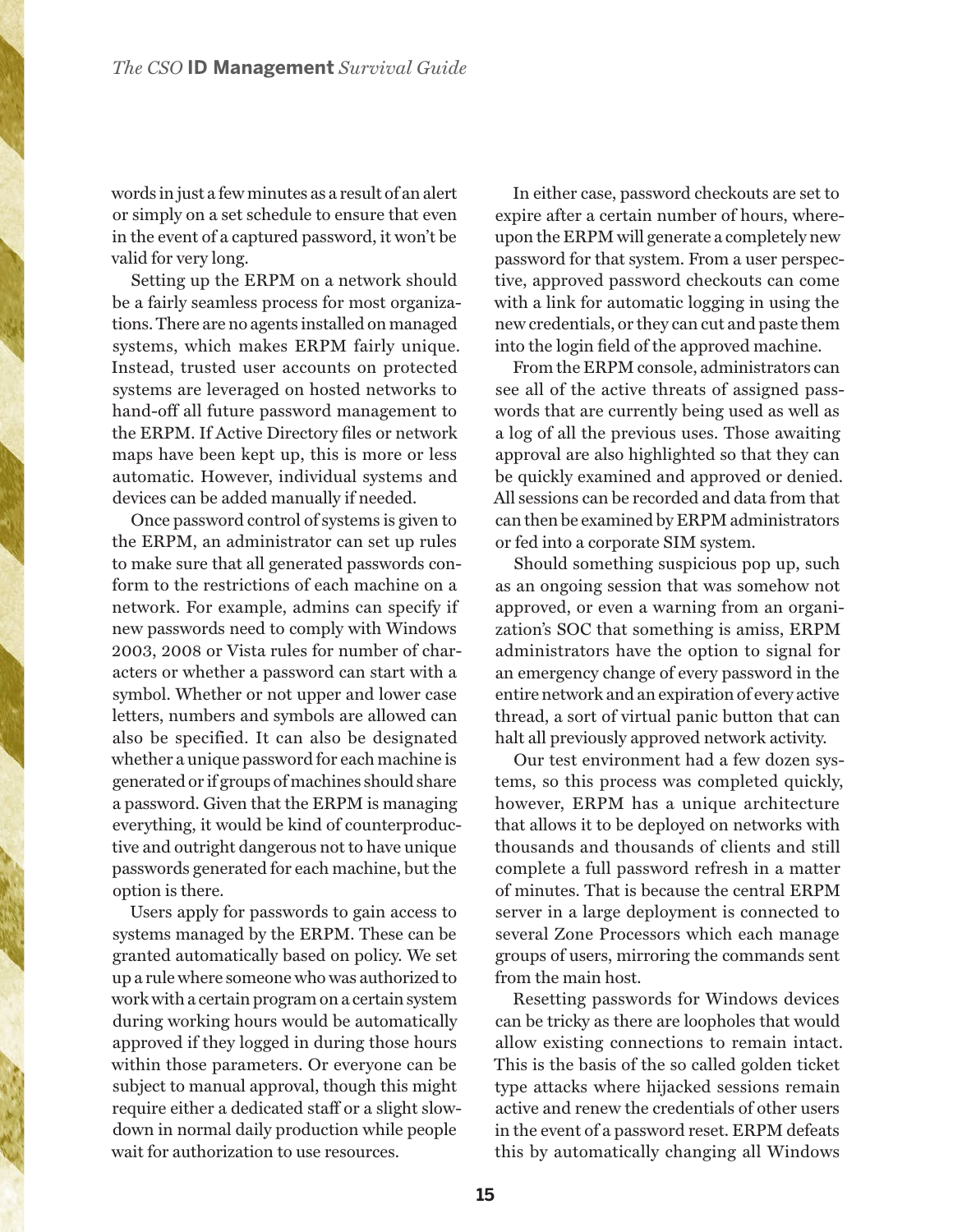passwords twice in rapid session, which is set by a single check box in the administration panel. Changing the password twice forces an urgent replication throughout the entire organization. This would expire the golden ticket's credentials since it would be two iterations behind. As a precaution, ERPM can be set to always do double password changes like that even for routine rotations on a set schedule.

Another interesting aspect of ERPM is a feature known as account pooling, which can be used to ensure that offline systems are given proper password resets. Also, it can allow administrators to detect devices that are not authorized to be on the network, but which only connect intermittently. How pooling works is that three accounts are set up in the resource pool, or more if the passwords change globally quite a lot. When initiating a change, ERPM also rotates the pool that the accounts use to authenticate. Since all accounts are monitored, when administrators see a device trying to authenticate to pool number two when the ERPM has rolled everything else over to pool number three, it means that the system in question was either offline at the time of the rollover or was recently added and is unknown to the system, or possibly not authorized to be there. Setting up account pooling is, like everything else with ERPM, extremely easy and comes down to not much more than checking a few boxes to add yet another layer of security to an already impressive system.

Lieberman Software's Enterprise Random Password Manager proves that there is more than one way to achieve good Privileged Identity Management. With prices starting at \$25,000 and licensing thereafter by node, it's comparable with other Privileged Identity Management solutions, yet it offers complete support for all passwords within a network, not just the ones belonging to privileged users. It can lock down everything, and even has an emergency button to switch out every password in the event of a suspected threat.

### **CyberArk Privileged Account Security Solution**

The CyberArk Privileged Account Security Solution is one of the most comprehensive systems that we tested for this review. It's made up of five individual elements which run under the same user interface, and which can be purchased and installed separately as needed. The five elements are the Enterprise Password Vault, SSH Key Manager, Privileged Session Manager, Application Identity Manager and the On-Demand Privileges Manager.

The heart of the system is the Enterprise Password Vault, and probably the component that everyone who uses the system is going to put in place first. The vault is a repository for storing and monitoring passwords that users need to access in order to gain permission to use system resources.

However, the CyberArk password vault is more secure than other solutions that keep every password within a single, encrypted database. Instead, each password inside the vault is stored and encrypted separately, so it's more of a series of safety deposit boxes than a single vault. This way, even if someone should somehow break down the AES encryption, as unlikely as that is, they would only gain access to a single password. Also, in our testing, securing individual passwords had no negative effects on the speed of retrieval for authorized users.

Users who need to log into an asset protected by the Privileged Account Security System are presented with an information panel that groups various servers and systems by the account types used on them. Users can see, for example, systems that they always work on under their Favorites tab, or systems that they used previously under the Recently tab. Assuming users don't currently have access to a system, they will need to select the Show Password command button. That will prompt them to fill out a small form detailing the timeframe that the password will be needed and the reason for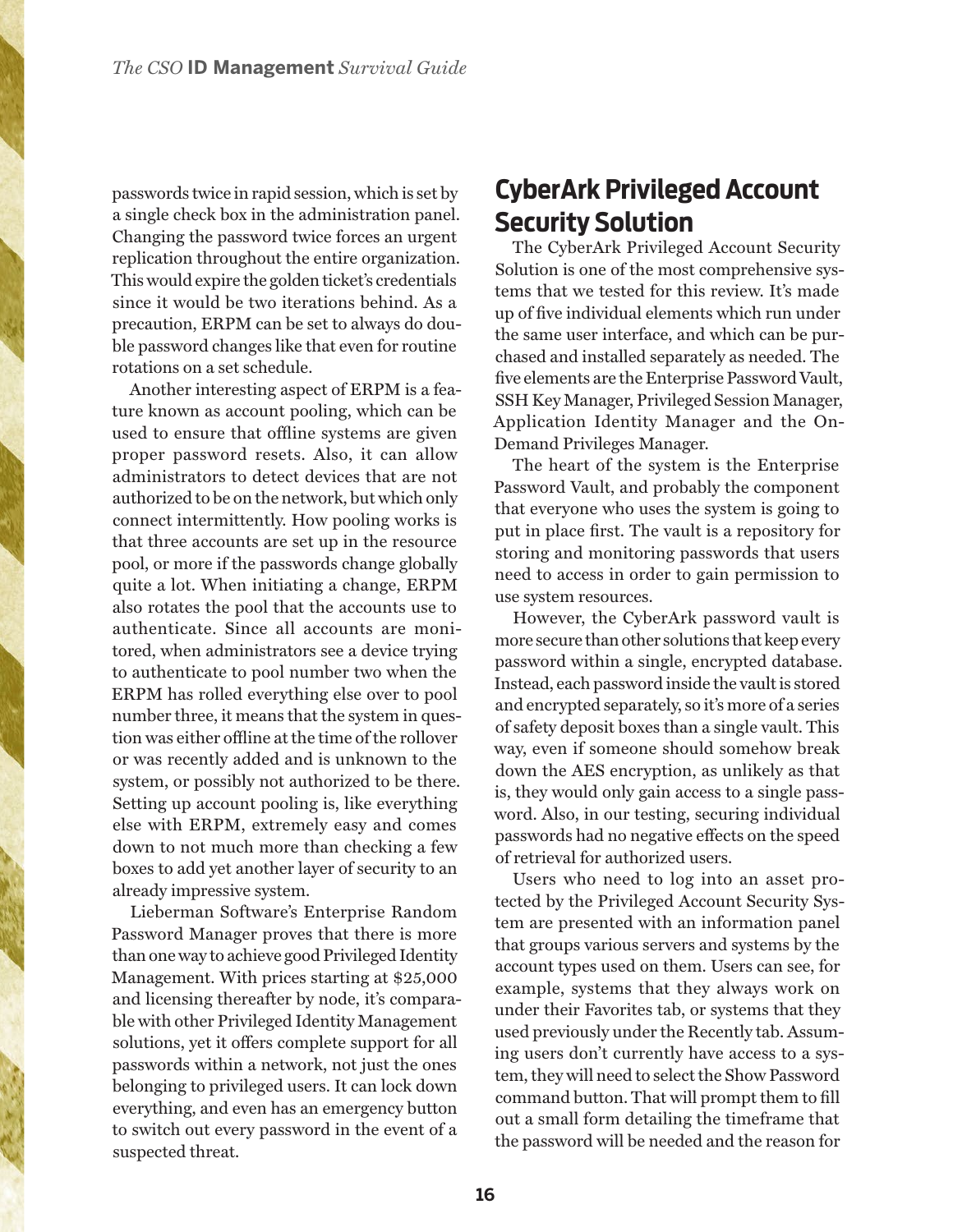access. They can also specify if they will only need to use the password one time during that period, or might require logging-on multiple times during the specified timeframe. The user is told what the policy is and how many people would need to approve their request before submitting it.

Back on the administrator side, we received a password access request through our Outlook e-mail. Opening up the mail gave us a link back to the administration console, which also showed all pending requests where users were waiting. If an administrator is working and has their console open they would likely see all the requests coming in that way, but the e-mail alert is a nice secondary method, especially in the event of a critical request. Looking at the request gives admins all the relevant details as to who is making the request, the exact resources needed and the time frame that the user would like the password to function. There is also a brief description provided by the user as to what they need to accomplish.

Requests can be confirmed or denied, and the administrator has the ability to send a message back to the user with their decision. Assuming authorization is given, the user can then make use of that password for the time specified. After that, the password is re-issued and the current one becomes worthless.

Not all passwords require that level of approval. Known users who need routine access to a system for a non-administrator type task, for example, can be set to be able to see a password as soon as they click on the Show Password icon. The system could still be set to record actions taken by someone who is automatically given access and the password could still expire and change each time the user is finished their work, but it would prevent any lines from forming in the approval process with users just trying to accomplish routine tasks.

In fact, the different levels of access and permissions that can be set up using the CyberArk Privileged Account Security Solution is impres-

sive. We were even able to manage the default accounts that come with some software packages through the Application Identity Manager component. And this worked even if those default accounts didn't ever touch Active Directory and thus could otherwise become invisible loopholes within the network permissions structure.

A component called CyberArk DNA can be used to identify those hidden accounts so that they can be included in security policy. The ease of use when setting up policies is due to the fact that not only is there a very detailed master policy that can be defined, but it's also very easy to add exceptions for users, applications and specific assets using almost any criteria needed. And the nice thing is that even in the example of an exception, it does not mean that security is compromised, as monitoring and recording of that asset's use or user is still available. Any anomalous events can also be sent directly to a corporate SIM.

The recording of user sessions is very precise. The system records keystrokes and video-like screen captures of everything that is going on, but it also makes the entire pile of collected data completely searchable. We searched for any time within the archives when someone typed a specific command, and several videos recorded from within our test system quickly popped up. Not only did the videos show who typed the command we searched for, but they were also keyed up to the exact second when the user entered that command. This would be an invaluable tool for any cybersecurity officer, auditor or forensic investigator. Without such a detailed search tool, the sheer volume of data collected might make it impossible to find what is needed. But this way, searches can be increasingly narrowed until the exact users and commands, and even the exact time frames, needed for an investigation are located.

The final component to the CyberArk solution we looked at was the On-Demand Privileges Manager, which is the newest part of the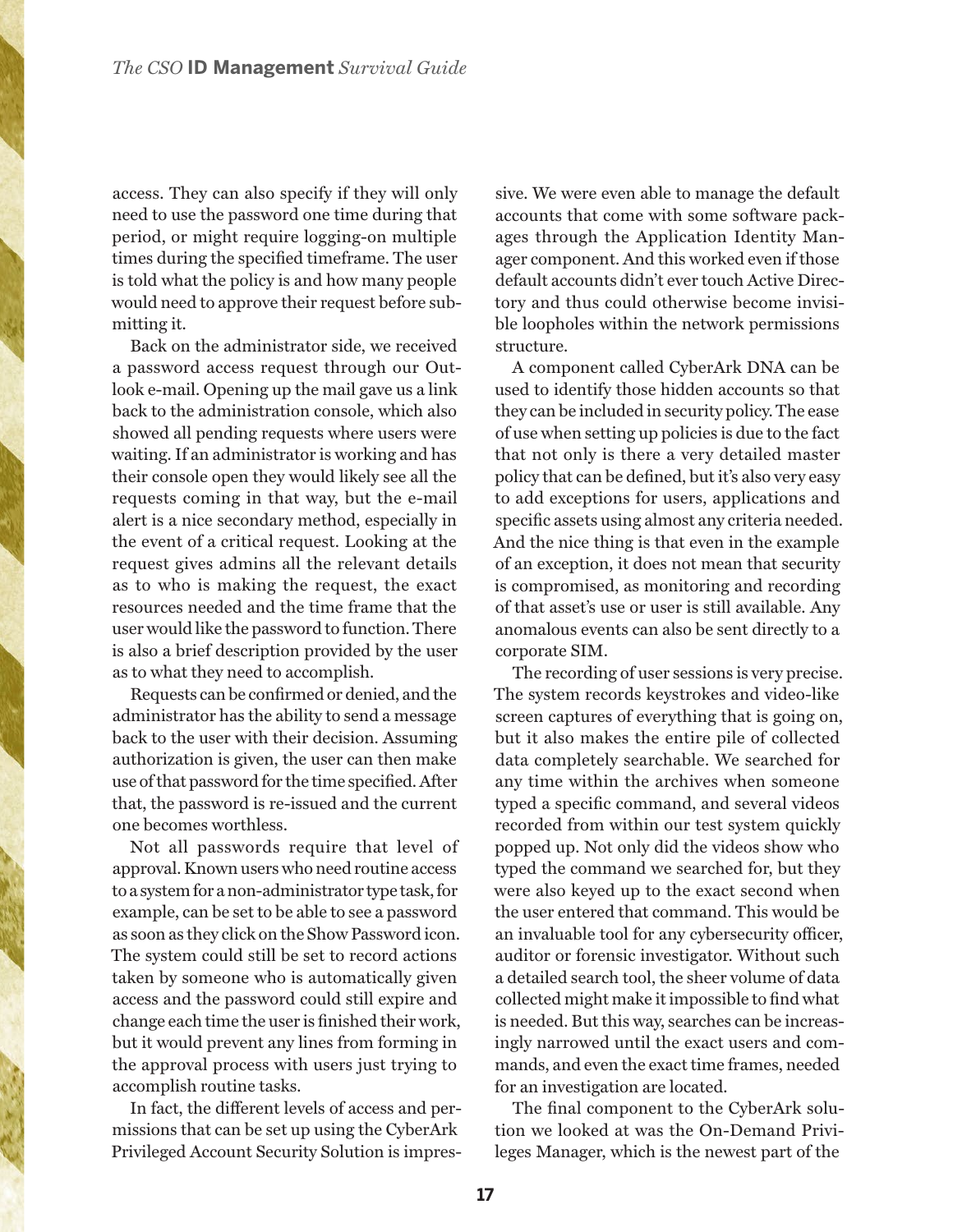suite. It is used to provide local access to certain systems such as Linux boxes where the admins are used to working with SUDU and keeping policy decisions stored locally. The On-Demand Privileges Manager allows this to still happen. In fact, we were able to run local admin commands on a test machine even when disconnected from the main privilege management server. However, sessions are still recorded for auditing purposes, encrypted and can be automatically sent back to the vault for safekeeping.

Deploying the CyberArk Privileged Account Security Solution in a series of components not only keeps the solution lightweight but allows companies to build up their Privileged Identity Management solution as needed while keeping the same basic interface. CyberArk deployments start at \$35,000. Installed in components or out of the box as a whole package, CyberArk offers well-defended and defined protection for privileged identities from almost any path that a threat actor could take to compromise network security.

#### **Centrify Server Suite and Privilege Service**

While it's clear that traditional perimeter defenses fail against most modern threats, the philosophy behind the Centrify product is that a new perimeter needs to be formed around identity management. Its Server Suite and Privilege Service products first consolidate identities into one manageable area, vastly shrink the possible attack surface, then eliminate problem accounts such as network administrators and roots from having to be used except in emergencies. Instead, users are able to log in as themselves and have their privileges elevated as needed on authorized systems without having to check out a password from a vault, and without even knowing the root or administrator passwords.

Server Suite and Privilege Service can then make networks even more secure by turning mobile devices into a second authentication

factor that no remote attackers would be able to access. Mobile clients do need to download an app to take advantage of this system, but on the actual network, no agents are installed on any clients, just the hosting servers.

Server Suite and Privilege Service work with Windows, Mac and mixed environments and make up one of the most economical products in this review. The standard edition of Server Suite costs \$385 per server, plus a yearly maintenance fee, regardless of how many users or clients need to be managed. The Privilege Service adds remote management features to Server Suite and can be purchased for \$50 per month, per each IT person who needs to access it. The Server Suite product, which was mostly the focus of this review, is delivered as installable local software as agents running on servers, while all features of the Privilege Service product are delivered as a cloud based service.

Interestingly enough, while most products in this space center around the use of some form of a data vault in order to store passwords for checking out by users, with Server Suite it's more of a secondary component. Root and administrator passwords are stored and managed within a vault and can be changed over time, however, users don't generally go to the vault unless there is some type of emergency situation, whereas it works pretty much like any other vault type of system. If needed, a user requests a root password which, if approved, is then issued for a brief period of time and then regenerated. There is also no need for an SSH key vault with Server Suite because clients and servers on the network use Kerberos to authenticate to one another with an authorization server handling the one-time key exchanges for encryption.

Instead of a vault, Server Suite administrators can set up various permissions that can be given to users on systems that they are authorized to use. Users simply log in as they normally would and work the way they always have. If something they do requires administrator or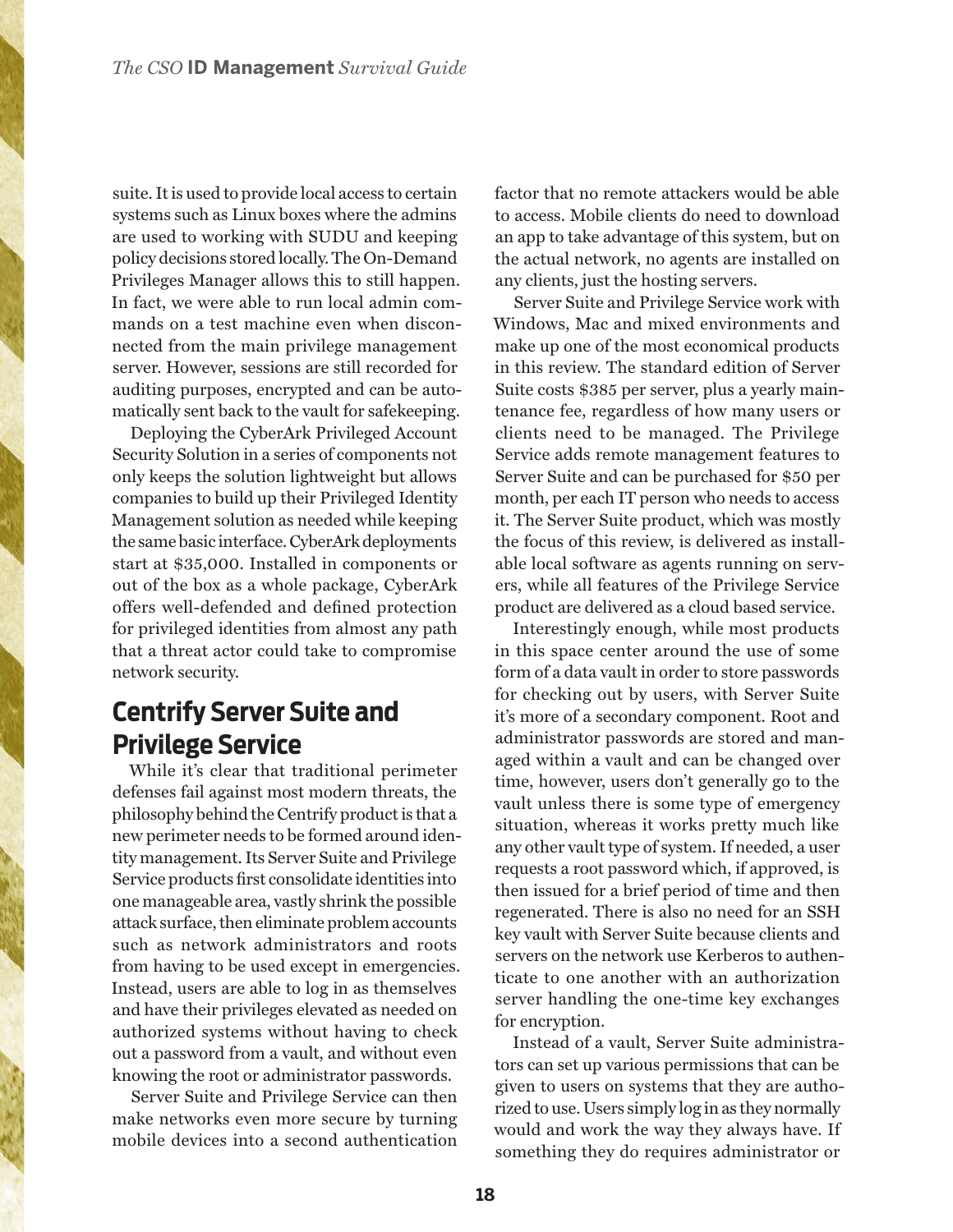even root access, Server Suite will allow that process to run if the user is authorized to do it. Unless a typical end user tries to do something that isn't authorized, they probably won't have very much contact with Centrify Server Suite at all, though they can be given access to a user-version of the administration panel which shows them their various permissions and what assets they can access.

On the administration side, users are grouped into areas called zones. Initially much of the zone properties can be created using active directory policies. However, adding new users is a simple process once Server Suite is set up and running, as is setting up the zones themselves.

A zone is basically a type of user who shares access characteristics with others. For example, you might set up a finance group of people who are able to access computers connected with that job and run processes related to that group. Or you might set up a zone that is comprised of outside contractors who are given very limited access and only to the systems that they need in order to do their jobs. If a new finance person comes on board, they can simply be added to the finance group and the whole process takes a few seconds. Likewise if someone leaves an organization, removing them from the zone is quick and easy, and strips all credentials and permissions from them from that point forward. And there are many good options for setting up zones which can be incredibly detailed. For example, we set up a zone for helpdesk users that allowed them read-only access to log files, so they could find problems and help users, but not cause any new problems themselves.

The zone defense makes it much easier to manage large groups of users, as different administrators can divide up each zone, but it also prevents lateral movement within a network even if a user's identity is compromised. For example, when we compromised the identity of a user within our outside contractor group, that user was only able to access the very specific system allowed within the zone where

they were assigned to work. Any attempt to gain access to any system or resource that was outside of that zone not only ended in failure, but with the flagging of that account as suspect and the possible revoking of all privileges depending on how the policy was configured.

New users can be given permission to access various system resources from scratch, which works if the new person is unique in some way in what they need to accomplish. However, once established, most new users will likely simply be added to existing zones to pick up those properties. Also, it's very easy to add exceptions to the zone rules when creating a new user. We created many new users for this test. For the most part, all a Server Suite admin needs to do is use a series of check boxes to define the access properties for a user, and not even that if they fit perfectly into an established zone. Possible choices include forcing a user to make use of two-factor authentication on login, the ability to access various assets in the network and even the ability to run specific commands. Users can also be given access to a user version of the Server Suite console so that they can see what is allowed and what is restricted to them, something you might want to give to internal employees so that they can avoid trying to do something outside of their purview. It's probably not something you want to share with external contractors.

On the audit side, the main tracking panel clearly shows the user and the commands they used for each session, since the two are directly tied together in the system. It's nice compared to other privileged identity management programs because you don't simply see that the root account was checked out and then have to investigate to see how it was used or by whom. Instead you see what each user specifically did, and is currently doing, right from the top level administration menu, sorted by user.

Administrators can call up recorded sessions by users which includes a real-time recording of the screen as well as a keystroke log which is completely searchable. And because nobody is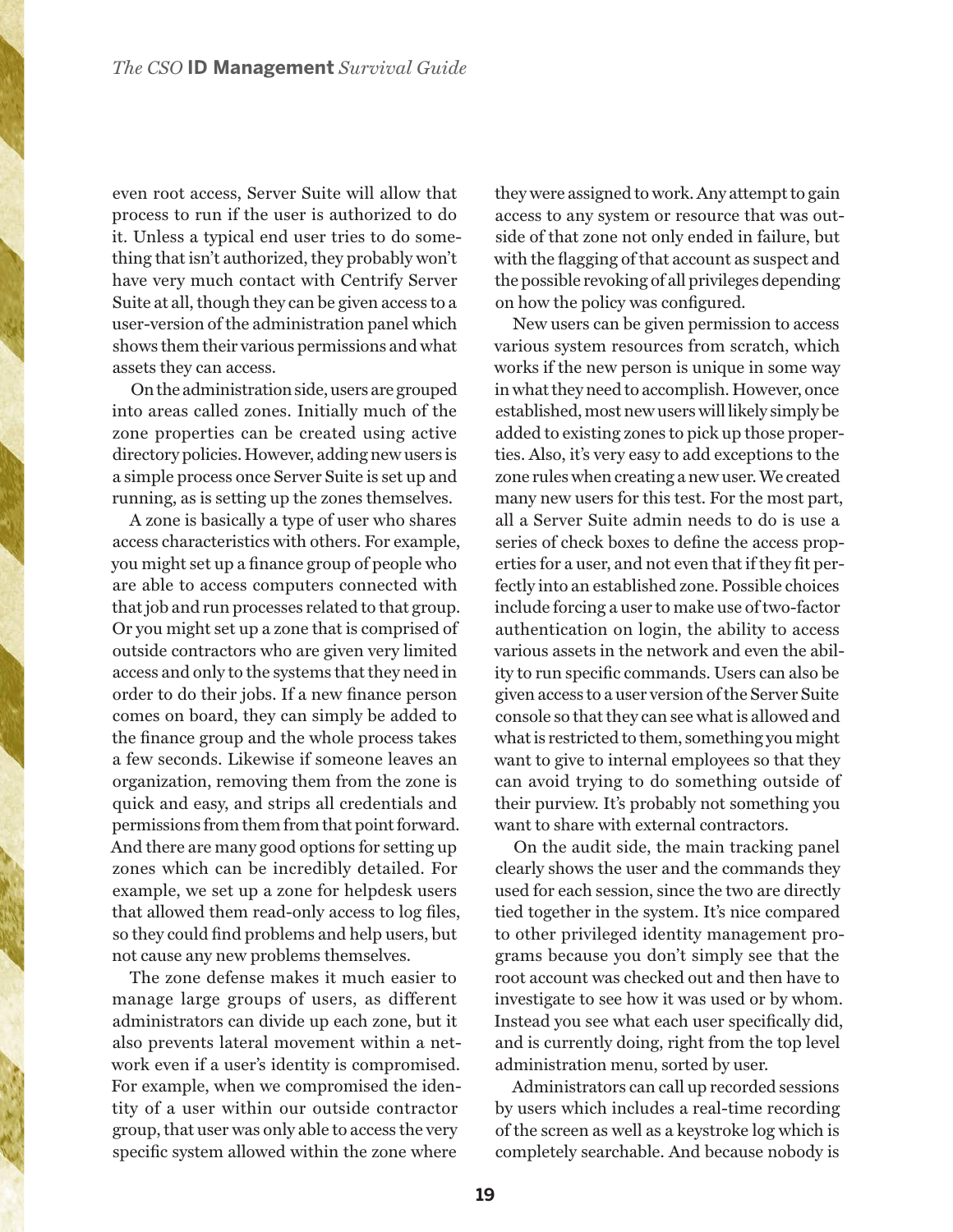normally checking out a root password or even entering it directly, there are no backdoors or holes that can be exploited to get around the monitoring process. Centrify can set up a series of Collector devices for large networks to handle the load that massive amounts of audits might generate, though our testbed didn't get anywhere close to needing even one of them.

A separate but integrated product from Centrify is their Identity Service offering, which adds an identity-focused Enterprise Mobility Management platform. Fully integrated with Server Suite, it can add two-factor authentication to any protected network using the devices that employees are likely already carrying around. Users simply download the app for their device and tie it in with their identity. Devices can be forced to conform to certain rules before making the connection too, ensuring for example that they are not already compromised or jail-broken.

Thereafter, users can be required to use those devices as a second form of authentication when accessing network services protected by Server Suite. We were even able to use a lowend device, an aging iPod Touch, as a secondary token. Once we forced a user to make use of that token, each time they logged in they were prompted to enter a four digit code on the iPod's screen. The fact that the device was being held by an actual user confirmed that they were in fact a human and not a bot, while entering the correct code proved that they were probably the authorized person. For even more security, users with devices that have fingerprint scanners can instead be prompted to use that as part of their login. Companies could then issue devices with fingerprint scanners for their employees to work with and add biometrics as yet another level of network security already built-in and managed by Centrify.

Centrify Server Suite is one of the easiest products to use in this review, and also one of the most economical with the least complicated licensing scheme. Beyond that, when coupled

with Privilege Service and Identity Service, it completely removes security from the now-ineffective method of network perimeter defense, and shifts efforts to protecting identities. This allows network policies to be enforced regardless of who the users are, what devices they use or whatever network resources are ultimately being protected.

#### **Viewfinity Privilege Management**

In our testing, the Viewfinity Privilege Management suite worked well in locking down the privileges of all users and increasing overall network security. Where it really shined however was in its ability to do this with a very light touch that will probably remain invisible to most users going about their normal routines.

The first step in getting Viewfinity Privilege Management working is a silent discovery phase that takes place over several weeks on a target network. As part of this process, agents are installed on all Windows clients to help Viewfinity record that client's interactions, and eventually to enforce access policies. While many of the current access rights can be gained from importing them over from Active Directory, there are many applications, scripts, processes or even users who might connect infrequently that might get missed just by doing that. So Viewfinity watches over a network for several weeks and records who and what accesses it and what they do. All of that is then placed into a policy creation engine that gives administrators total control over how everything is allowed to access the network once the discovery phase is complete.

Viewfinity offers a free tool that puts networks through most of this discovery process to help identify who and what has administrator rights. This is likely going to be an eye-opening process for most organizations with everything from devices to scripts likely having some type of privileged access that is also likely unmanaged.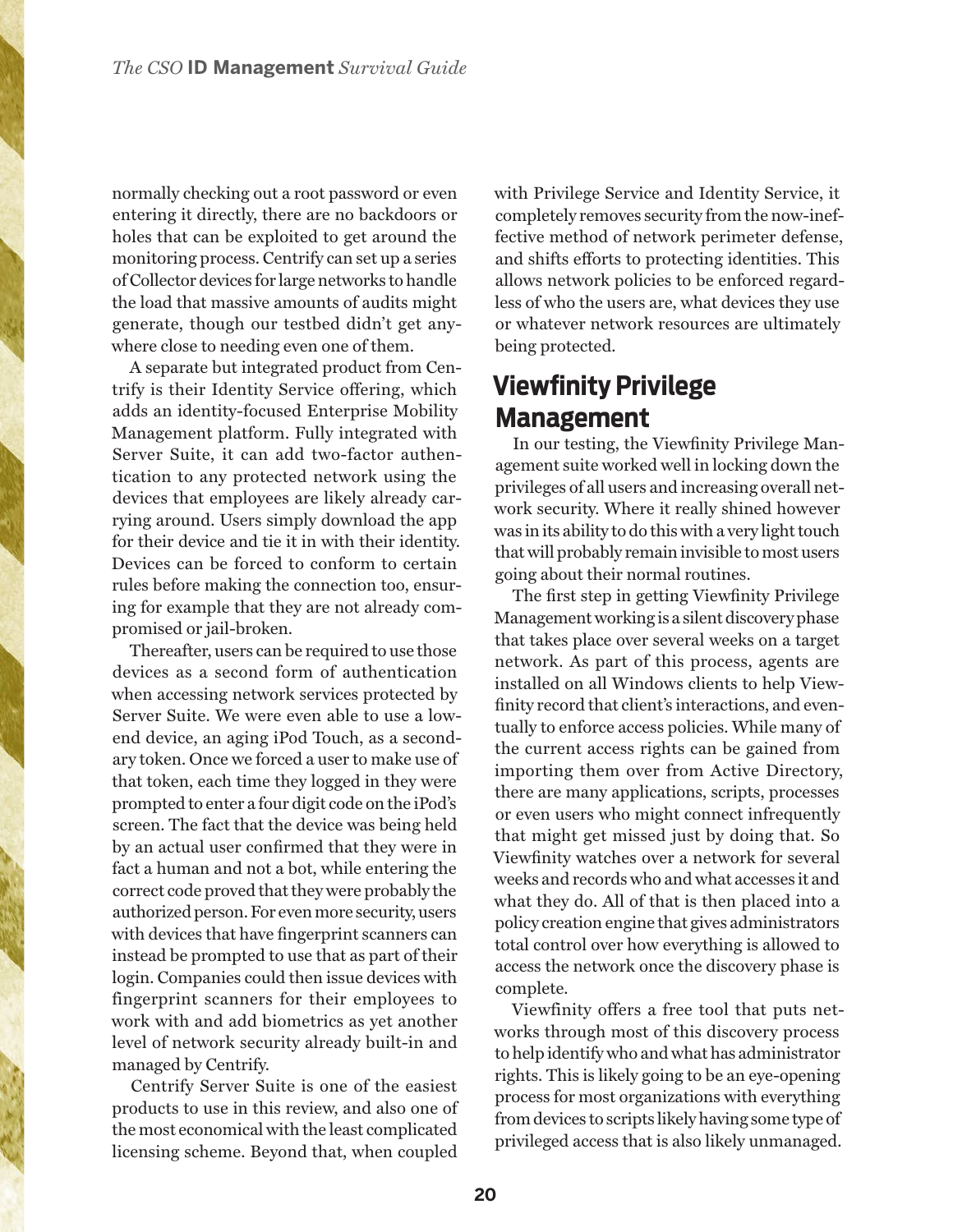A second component to Viewfinity Privilege Management is the Application Control software, which was tested as part of the package. Though they can be purchased separately, they are so very closely related, and share the exact same user interface and management console, that it was hard to imagine a situation where an organization would want one without the other.

One of the most interesting things about Viewfinity in terms of ease of use is how trusted sources can be identified and how handling them is defined by policy. For example, we set up our Viewfinity testbed to block any previously unknown programs from accessing the network. When we downloaded a program from the outside and tried to run it, we were given the "This action is not covered by policy" warning that we had set up. However, we were also able to tell Viewfinity that anything coming from the network shared drive is part of a trusted group of programs, even if it is previously unknown to the system. Then when we downloaded the same program from the protected network share, a different policy was used to manage it instead. In that case the program was allowed to run, however, administrators were notified about what was happening.

The trusted source policy is very robust and even makes allowances for digital signatures. If your organization uses Epson printers or Cisco communications equipment for example, you can allow those devices to access the network and install updates so long as they are digitally signed. That should take a lot of the burden of false positive alerts off of administrators using over-worked corporate SIMs and still allow authorized equipment to maintain the proper drivers on the network. However, if even that level of automation is too much of a risk, it's completely optional.

Setting up policies is incredibly easy using the Viewfinity interface. There are three large buttons for policy types that administrators can fit everything into, as well as a policy to use in case something is previously unknown. At

the lowest level is the Monitor tab. This is best employed with trusted applications and actions by known system administrators. Monitoring can take on many different levels all the way up to fully recording every keystroke and videoing an entire session to simply notifying someone that an action is being taken.

The Restrict Access tab is the next level up in the security hierarchy. Programs and users that fall into this category can have a variety of restrictions imposed on them. Applications for example might be allowed to run, but are blocked from accessing the Internet, or from triggering a new download of any files themselves. Monitoring and notification can also, and probably should, be used to keep an eye on things that fall into this suspect category.

At the high end is the Deny tab. Anything placed here is likely going to be known malware or at least something like a game that is unwanted on the network. It might also be a user who was previously fired or who has left an organization. Blocked programs or users can be restricted from performing any functions on the network and can even be locked down and prevented from running anything locally.

Messages to a user who runs into either a restricted access or block policy can be completely customized. Being friendly or foreboding is totally up to the network administrator. Company logos or official symbols can become part of the message too if desired. There is also a process in place, again it's completely customizable if you want this or not, for a user to explain why they want a specific program to be able to run on a network or why they need elevated access outside of the normal policy. Administrators can consider the request and have the power to keep things restricted, change the access level of the program, declare it to be trusted, or even to authorize a one-time run of the software or process in question.

Another nod to the flexibility of Viewfinity, there are already routines in place to allow unusual exceptions to every rule. For example, a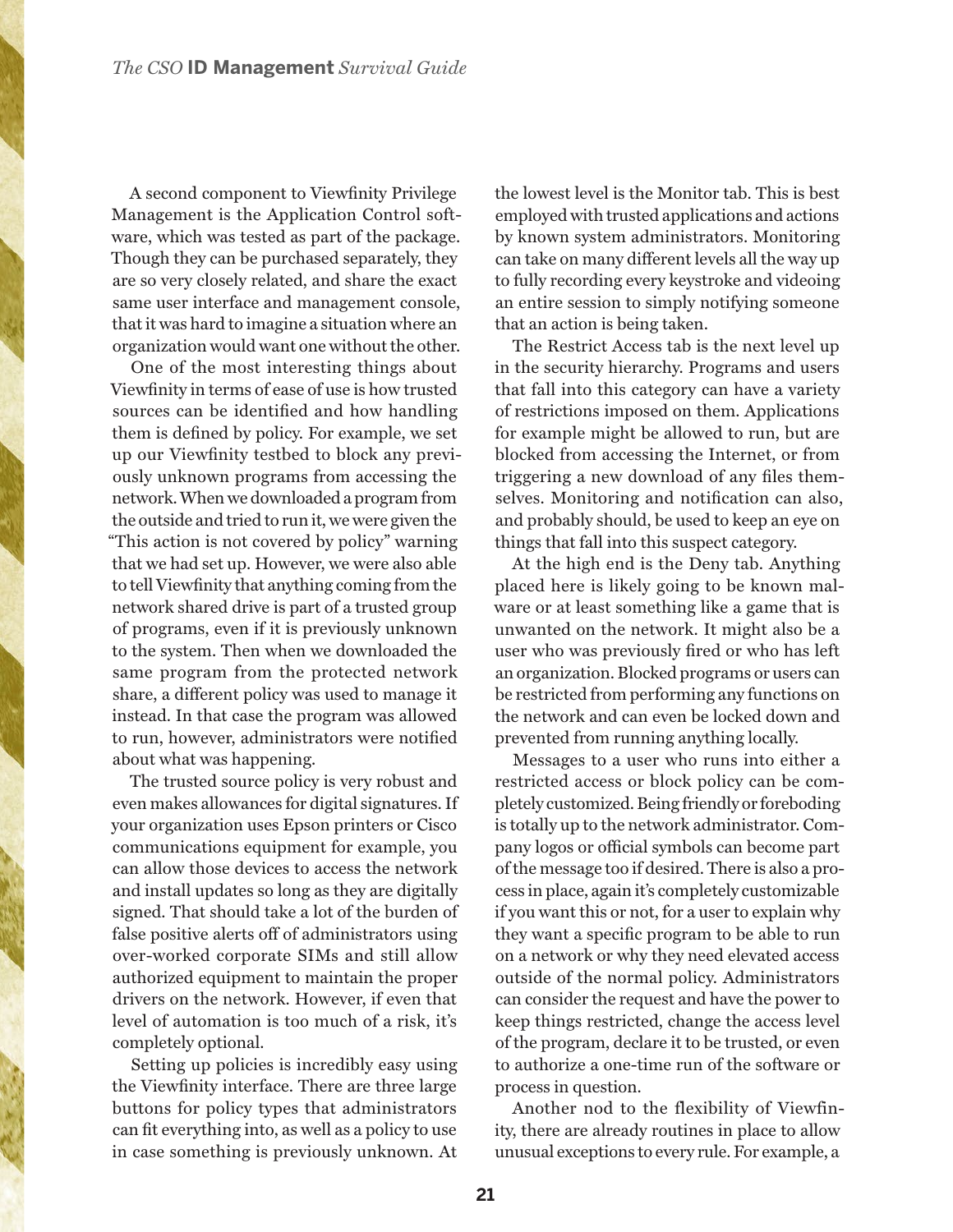network database might be locked down against remote access, but a traveling employee might need access from their hotel room. In that case, administrators can issue a one-time remote access code for a specific user to get access to a specific resource, all of which can be done over the phone.

Pricing for Viewfinity Privilege Management and Application Control is based on the number of desktops, laptops and servers being managed and is determined depending on the products and deployment licenses being purchased. Base configurations can start at around \$35,000.

The two main strengths of Viewfinity Privilege Management, besides its base ability to protect networks from malicious or compromised privileged users, is its ability to remain mostly out of the way from average or even administrator-level users, and the dazzling array of easily customizable access options. We were able to create rules to handle every bizarre privilege management situation we could think up. Given that most networks probably have at least a few situations like that, it makes Viewfinity Privilege Management a great choice for unusual situations as well as day to day privileged identity protection.

*This story,* "Stop insider attacks with these 6 powerful tools" *was originally published by Network World.* ■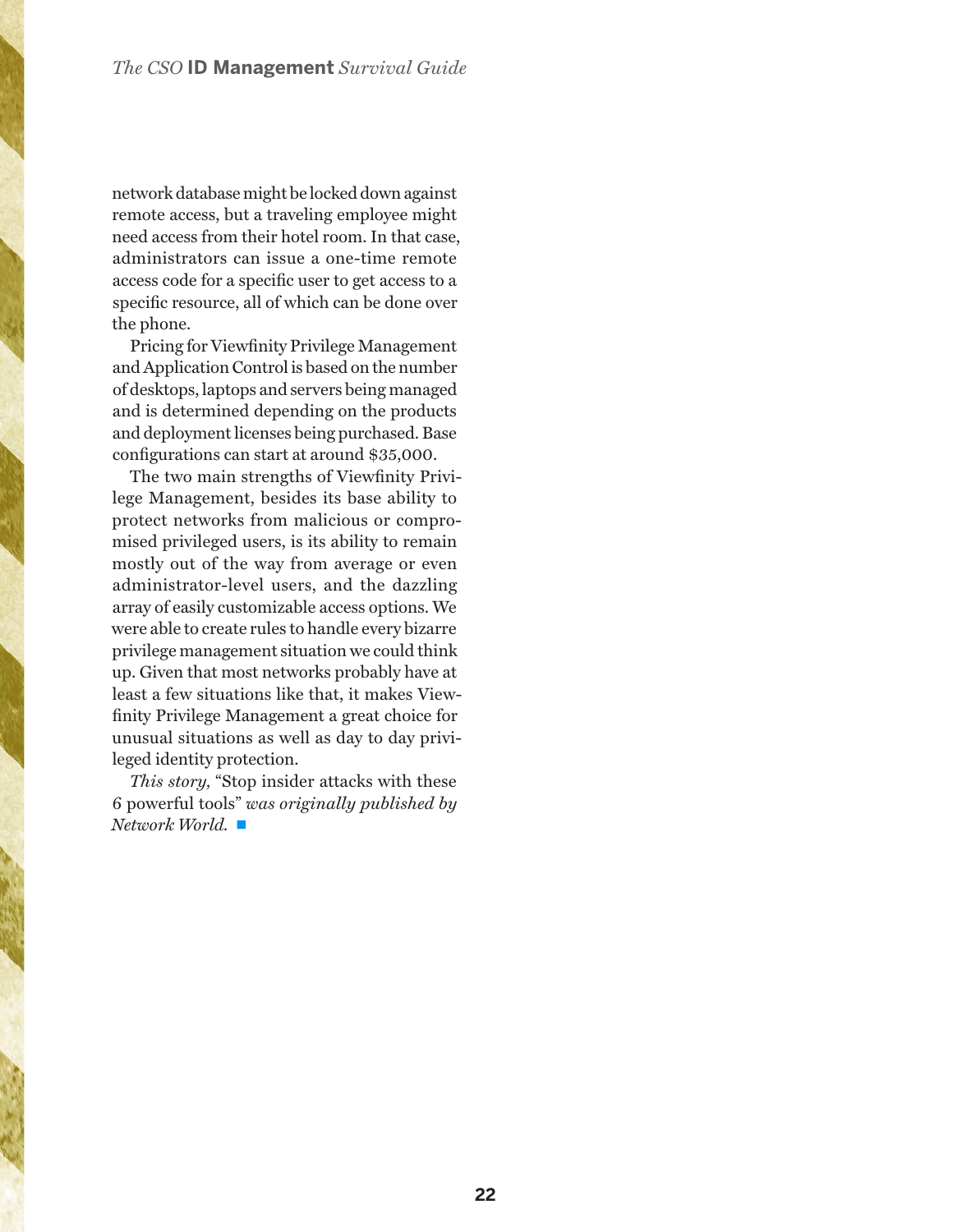# <span id="page-22-0"></span>What users love (and hate) about 4 leading identity management tools

*What do enterprise users really think about the identity management tools they use? There's a lot to like, but also plenty of room for improvement.*

**BY CSO STAFF**

Four of the top identity management<br>
products on the market are Oracle<br>
Identity Manager, CA Identity Manager,<br>
and SailPoint IdentityIQ, according to online<br>
and SailPoint IdentityIQ, according to online products on the market are Oracle Identity Manager, CA Identity Manager, IBM Tivoli Identity Manager, reviews by enterprise users in the IT Central Station community.

But what do enterprise users really think about these tools? Here, users give a shout out for some of their favorite features, but also give the vendors a little tough love.

## **Oracle Identity Manager**

#### **Valuable Features:**

*"The most valuable features are the attestation of identities and the robust set of identity analytics."*

**– Mike R., Lead Solutions Architect at a media company with 1000+ employees**

*"I feel the Provisioning and Reconciliation Engine as well as the Adapter Factory are the most valuable, apart from the standard features which most identity management solutions provide."*

**– Gaurav D., Senior Infrastructure Engineer at a tech services company with 1000+ employees**

*"Automated User Creation and provisioning of connected resources in the case of Identity Manager, Access control to protected web resources with regards to Oracle Access Manager."*

**– Mwaba C., Identity and Access Management at a manufacturing company with 1000+ employees**

#### **Room for Improvement:**

*"With Oracle, it's always about the learning curve and the nature of how the product is integrated. It takes tons of training and getting the right experienced people involved in order to launch the initial framework. Some of the adapters also do not work very well or have limited functionality."* **– Mike R.**

*"Connectors that are available for integrating with different products. General stability of the product needs to be improved."* **– Usman J., Solution Architect at a tech services company with 1-100 employees**

*"The management of workflows could use some improvement as well as the overall performance of the product. Because this is such a*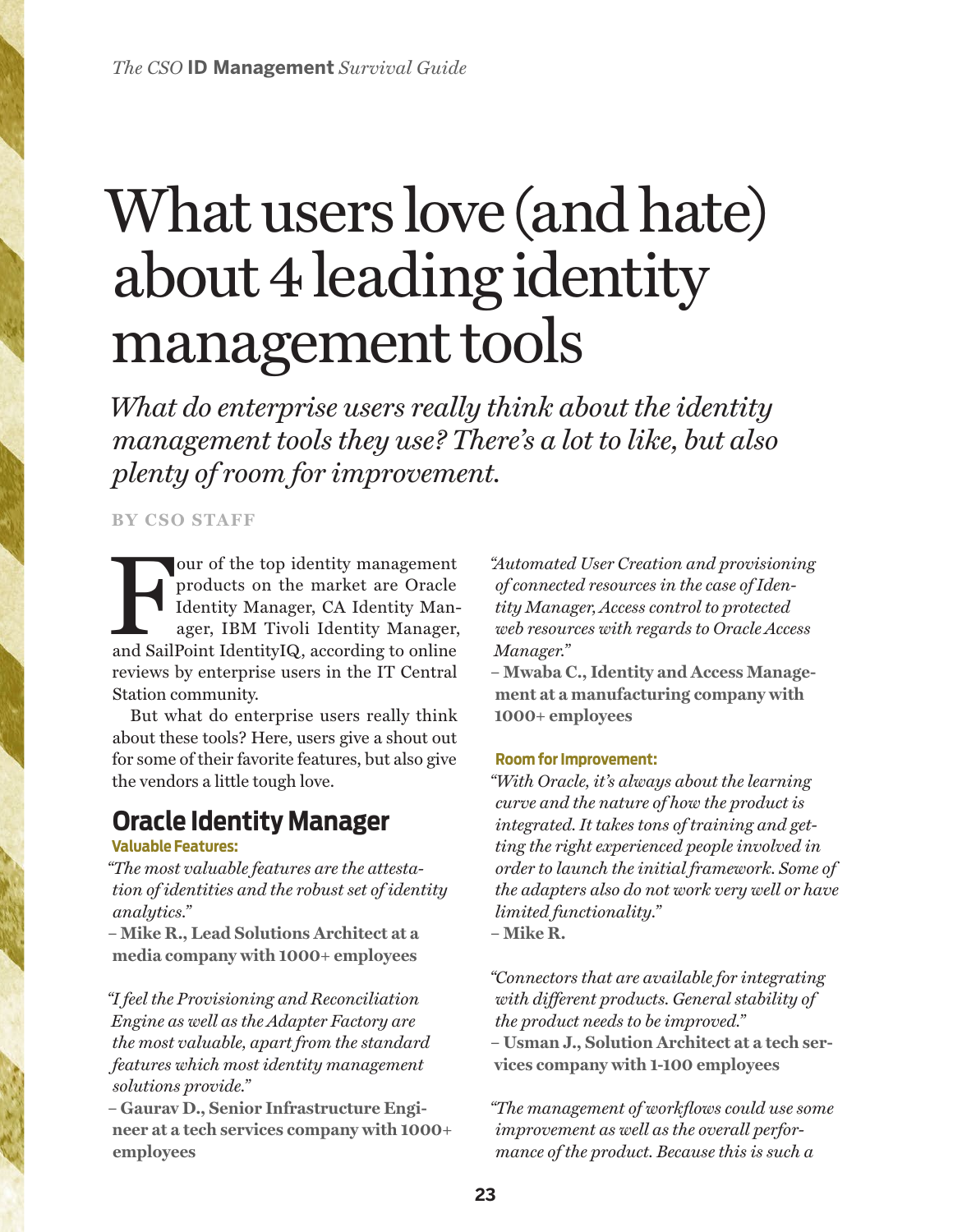*complex product, we find that it runs a bit slower than its competitors."* **– Mwaba C.**

Read more [Oracle Identity Manager reviews](https://csoonline.itcentralstation.com/products/oracle-identity-manager) on IT Central Station

#### **CA Identity Manager**

**Valuable Features:**

*"I would say the most valuable feature is provisioning where we are able to provide user access to all the resources they need in a uniform way that we can audit. We don't need to spend a month going to every individual server, every individual database granting user access. We can do it from one central place."*

**– Boyan V., Senior IT Manager at a hospitality company with 1000+ employees**

*"The user interface. The synchronization with our HR system"*

**– Idita S., Information Security Manager at a aerospace/defense firm with 1000+ employees**

*"Policy Xpress makes modifications to how our user data is handled so easy."*

**– AppAnalyst250, Applications Analyst at a software R&D company with 1000+ employees**

#### **Room for Improvement:**

*"Something to help us migrate our code between environments from QA to UA to production in an easier way. That would probably be the big one."*

**– Boyan V.**

*"The GUI in CA is more complicated where a user might have to drill down more into the menu to find the real form. Also, during configuration for a new person it's a tough deal to drill into the menus to find the place to actually setup."*

**– Gaurav D., Senior Infrastructure Engineer at a tech services company with 1000+ employees**

*"An out of the box way to control when a policy executes."*

**– AppAnalyst250**

Read more **[CA Identity Manager reviews](https://csoonline.itcentralstation.com/products/ca-identity-manager)** on IT Central Station.

# **IBM Tivoli Identity Manager**

#### **Valuable Features:**

*"I think, the most important feature of Tivoli is "Custom Adapter Development" which allows to create agents for almost every application, so that Tivoli can communicate with those applications."*

**– Abhinav S., Senior Software Engineer at a tech vendor with 1000+ employees**

*"Flexibility, interoperability and the number of adapters/connectors that come with the product are key differentiating strengths in my opinion.*

*The product allows for extensive customization, particularly for things like workflow and policy configurations, which can get complex in a large IAM environment. Configuration is UIdriven, but the same can be accomplished in a more powerful and direct manner by writing scripts, which are based on JavaScript syntax. This is in contrast to products like Sun IDM, which rely on a proprietary language for product configuration."*

**– Sergei V., Founder & President at a consultancy with 1-100 employees**

*"The ability to suspend/restore user accounts across multiple products over which Tivoli controls security."*

**– TechCommsDir318, Director of Technical Communication at a media company with 1-100 employees**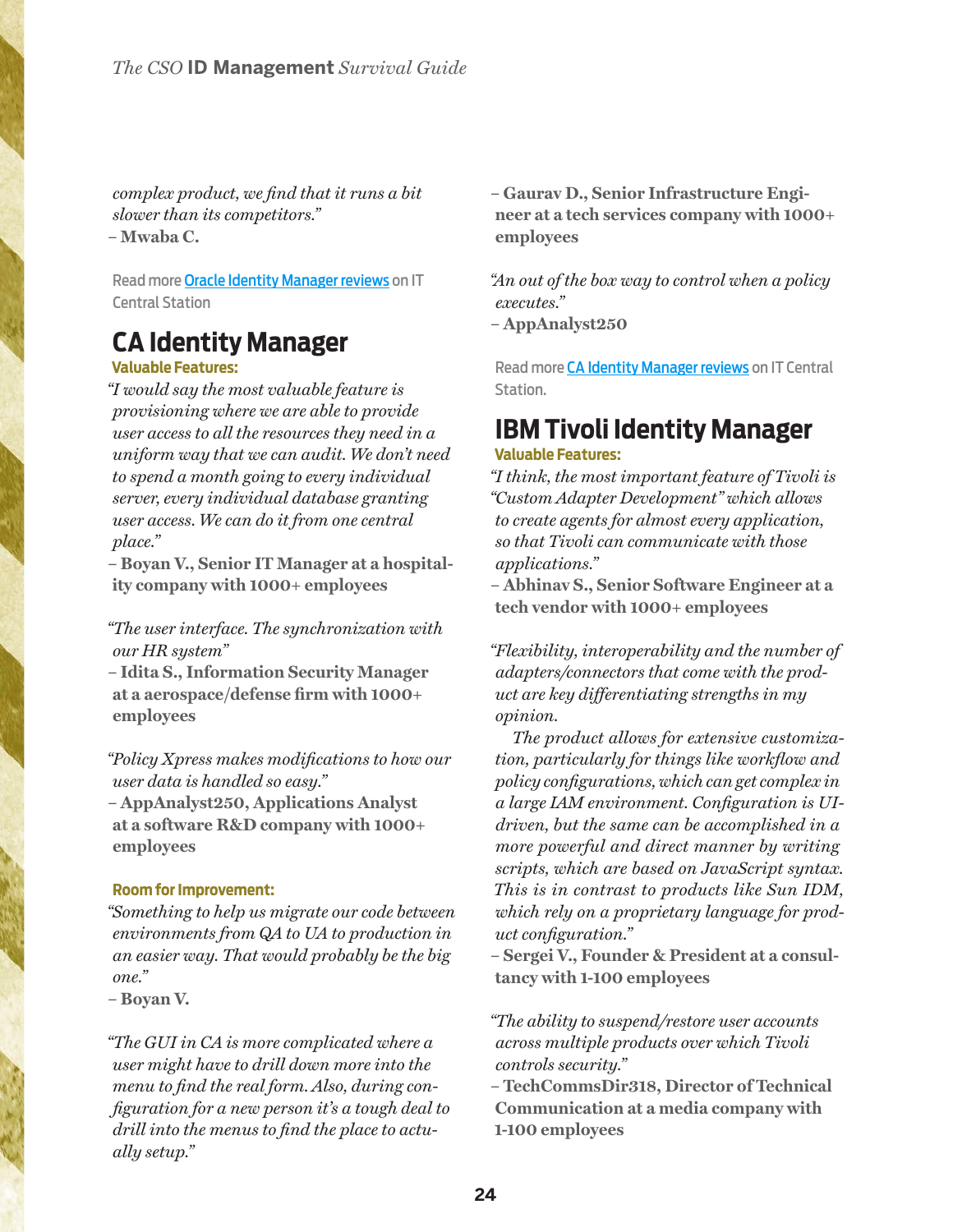#### **Room for Improvement:**

*"ITIM/ISIM pre-installation may take some time. Users need to create ITIM instances manually. IBM can bundle all the pre-installation components and make a single installation package."*

**– Kamala K., Security Developer at a tech services company with 1-100 employees**

*"1. Enable the business users to manage their permissions by themselves without the technical guys*

*2. Make the process of creating rules easier 3. Improve the admin GUI*

*4. Allow functionality to work with the cloud base services"*

**– Oren H., IT Management Information Security at a financial services firm with 1000+ employees**

*"As far as I have understood the product:*

 *1. IBM can work on providing better options for creating custom reports, although various supporting IBM products are available. However, if the functionality is provided in the Tivoli product, then the options should be there for creating Expected Report formats.*

 *2. It's highly dependent on the database connection, if there would be even a slight network glitch in the connection between Tivoli and, mostly DB2, databases and the system was not able to recover and re-establish the connection, it would require a complete environment restart."*

**– Abhinav S.**

Read more **[IBM Tivoli Identity Manager reviews](https://csoonline.itcentralstation.com/landingpages3/idg_product?id=ibm-tivoli-identity-manager)** on IT Central Station.

#### **SailPoint IdentityIQ**

#### **Valuable Features:**

*"User Access Review, User Access Request and SOD Policy detection. Another important feature is IdentityIQ's provisioning broker which allows us to either use its built-in provisioning* 

*engine or easily integrate with third-party provisioning and help desk/ticketing systems (such as IBM TIM/SIM, Oracle IdM, BMC IDM, BMC Service Desk, Novell IdM, Microsoft Forefront IdM, ServiceNow etc.) The backend provisioning of IdentityIQ is lightweight and fast to implement."*

**– Matt C., Principal Technologist at a tech vendor**

*"Certification of user's access, enabling the organization to have a strict governance of what its employees are for entitled to currently."*

**– SecConsultant790, Security Consultant at a tech services company with 1-100 employees**

#### *"1. Very user friendly unified UI ( for users and administrators)*

*2. An excellent out-of-the-box features (hierarchical RBAC, flexible provisioning policies, role-mining, certifications, life-cycle events, etc)*

*3. Modest hardware requirements 4. A large list of out-of-the-box connectors* 

*(with no additional charge) 5. Using only standard java technologies (java, beanshell, HTML, jsp, JavaScript, XML,* 

*some Apache projects) 6. Possibility to deploy the solution on different DBMS and application servers of your choice*

*7. Very fast implementation of the solution with custom modifications"*

**– Andrey S., IdM Consultant at a tech services company with 100-1000 employees**

#### **Room for Improvement:**

*"We would like to have a bit more flexibility in how the screens are laid out and the content. Some of our clients prefer feature-rich UI/ screens whilst others would like to have simpler interaction and presentation.*

*Report writing is much better in the latest*